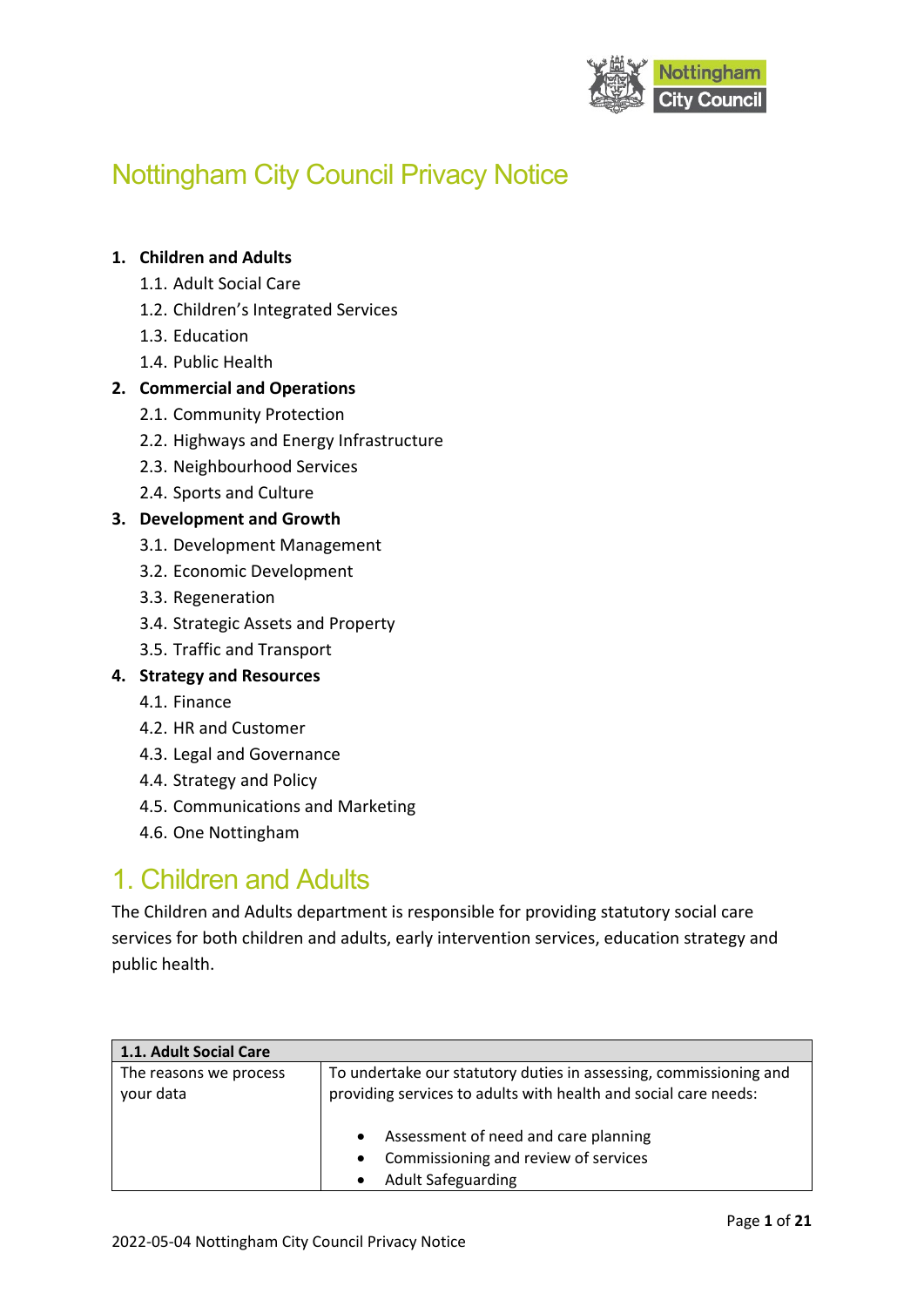

| Monitoring of service provision<br>Processing financial transactions<br>٠<br>Prevention and detection of crime<br>٠ |
|---------------------------------------------------------------------------------------------------------------------|
|                                                                                                                     |
|                                                                                                                     |
|                                                                                                                     |
| Research purposes<br>٠                                                                                              |
| Strategic planning and improvement<br>$\bullet$                                                                     |
| Collaborative healthcare solutions (such as the Care Centric                                                        |
| Health Portal and E-Health scope) that deliver direct care to                                                       |
| citizens                                                                                                            |
| Legal obligation or public interest under various legislation including<br>Why we are allowed to                    |
| (but not limited to):<br>process your data                                                                          |
|                                                                                                                     |
| The Health and Social Care Act 2012<br>$\bullet$                                                                    |
| The Health and Social Care (Safety and Quality) Act 2015                                                            |
| The Care Act 2014<br>$\bullet$                                                                                      |
| The Mental Capacity Act 2005                                                                                        |
| The Mental Health Act 1983, 2007<br>٠                                                                               |
| The Local Accountability & Audit Act 2014<br>$\bullet$                                                              |
|                                                                                                                     |
|                                                                                                                     |
| Who we can share your<br>Police<br>$\bullet$                                                                        |
| data with<br>Courts                                                                                                 |
| Nottingham City Care                                                                                                |
| Nottingham University Hospital Trust (NUH)<br>٠                                                                     |
| Other local Health agencies<br>٠                                                                                    |
| <b>General Practitioners</b>                                                                                        |
| <b>Children's Services</b>                                                                                          |
| <b>Other Local Authorities</b>                                                                                      |
| <b>Direct Payments</b><br>٠                                                                                         |
| <b>Care Quality Commission</b><br>٠                                                                                 |
| Domiciliary, Residential, Nursing Home and Day Care<br>$\bullet$                                                    |
| Providers                                                                                                           |
| <b>Transport Providers</b>                                                                                          |
| <b>Safeguarding Boards</b>                                                                                          |
| Nottingham Revenues & Benefits Limited                                                                              |
| The Cabinet Office                                                                                                  |
| Data in regards to adults involved with social care and those aged<br>When any automated                            |
| decisions are made about<br>65+ will automatically be alerted to NHS organisations as part of the                   |
| Care Portal and E-Health scope procedure.<br>you                                                                    |
| When your data is<br>In cases where it is necessary to liaise with local authorities or law                         |
| processed outside the UK<br>enforcement agencies abroad.                                                            |

| 1.2. Children's Integrated Services |                                                                    |  |
|-------------------------------------|--------------------------------------------------------------------|--|
| The reasons we process              | To undertake statutory safeguarding obligations and provide family |  |
| your data                           | support services:                                                  |  |
|                                     | Supporting children and families and monitoring their              |  |
|                                     | progression                                                        |  |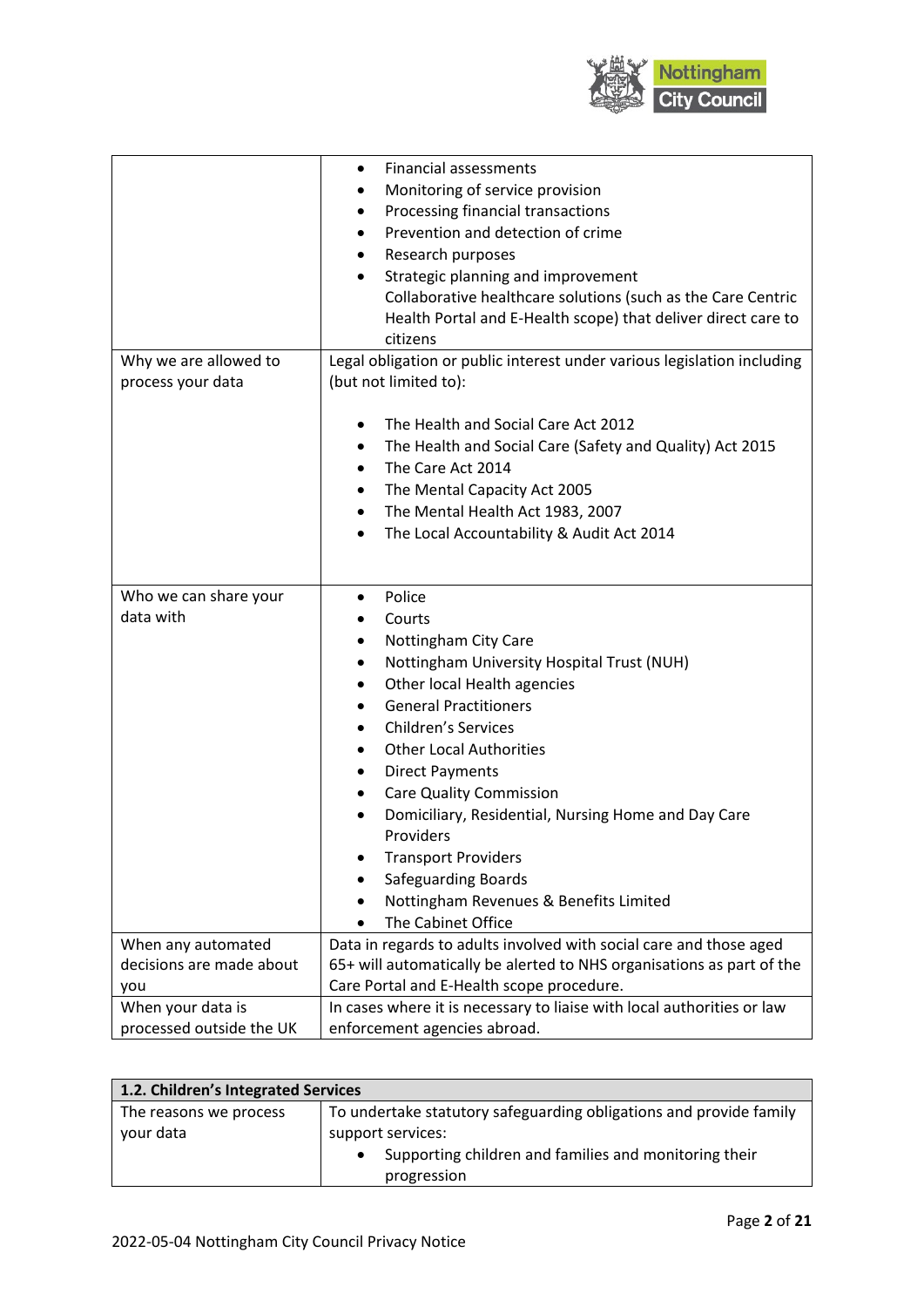

|                                            | Protecting children at risk of harm or neglect<br>Undertaking assessments of need<br>Identifying children as part of the Child Protection<br>$\bullet$<br>Information Sharing project (CP-IS)<br>Supporting Children in Care<br>٠<br>Prevention and detection of crime<br>٠<br>Assessing the quality of service provision<br>Tracking families as part of the Priority Families Programme.<br><b>Supporting Youth Offenders</b><br>Providing mental health support<br>٠<br><b>Supporting Care leavers</b><br>٠<br>Recruitment and support of Foster Carers<br>٠                                                                                                                                                                                                                                                                                                                                                                                                                                                                                                                                                                                                                                                                                                                                                                                                                                                                                                      |
|--------------------------------------------|----------------------------------------------------------------------------------------------------------------------------------------------------------------------------------------------------------------------------------------------------------------------------------------------------------------------------------------------------------------------------------------------------------------------------------------------------------------------------------------------------------------------------------------------------------------------------------------------------------------------------------------------------------------------------------------------------------------------------------------------------------------------------------------------------------------------------------------------------------------------------------------------------------------------------------------------------------------------------------------------------------------------------------------------------------------------------------------------------------------------------------------------------------------------------------------------------------------------------------------------------------------------------------------------------------------------------------------------------------------------------------------------------------------------------------------------------------------------|
| Why we are allowed to<br>process your data | Legal obligation or public interest under various legislation including<br>(but not limited to):                                                                                                                                                                                                                                                                                                                                                                                                                                                                                                                                                                                                                                                                                                                                                                                                                                                                                                                                                                                                                                                                                                                                                                                                                                                                                                                                                                     |
|                                            | The Children's Act 1989, 2004<br>The Children and Social Worker Act 2017<br>$\bullet$<br>Children and Families Act 2014<br>٠<br>Female Genital Mutilation Act 2003<br>Children and Young Persons Act 2008<br>٠<br>The Childcare Act 2006<br>٠<br>The Crime and Disorder Act 1998<br>٠<br>The Adoption and Children Act 2002<br>٠<br>The Adoption Information and Intermediary Services (Pre-<br>$\bullet$<br><b>Commencement Adoptions) Regulations 2005</b><br>The Adoption Agencies Regulations 2005<br>٠<br>The Children and Adoption Act 2006 and associated<br>$\bullet$<br>regulations<br>The Disclosure of Adoption Information (Post-<br>٠<br><b>Commencement Adoptions) Regulations 2005</b><br>Practice Guidance on Adoption: Access to Information and<br>Intermediary Services - May 2008<br>Adoption: national minimum standards -July 2014<br>٠<br>Draft statutory guidance on adoption For local authorities,<br>$\bullet$<br>voluntary adoption agencies and adoption support agencies<br>$-$ July 2014<br>The Special Guardianship Regulations 2005<br>٠<br>The Special Guardianship (Amendment) Regulations 2016<br>٠<br>Special guardianship guidance: Statutory guidance for local<br>$\bullet$<br>authorities on the Special Guardianship Regulations 2005<br>(as amended by the Special Guardianship (Amendment)<br>Regulations 2016) - January 2017<br>Working Together to Safeguard Children 2015 (Children Act<br>1989 & Children Act 2004) |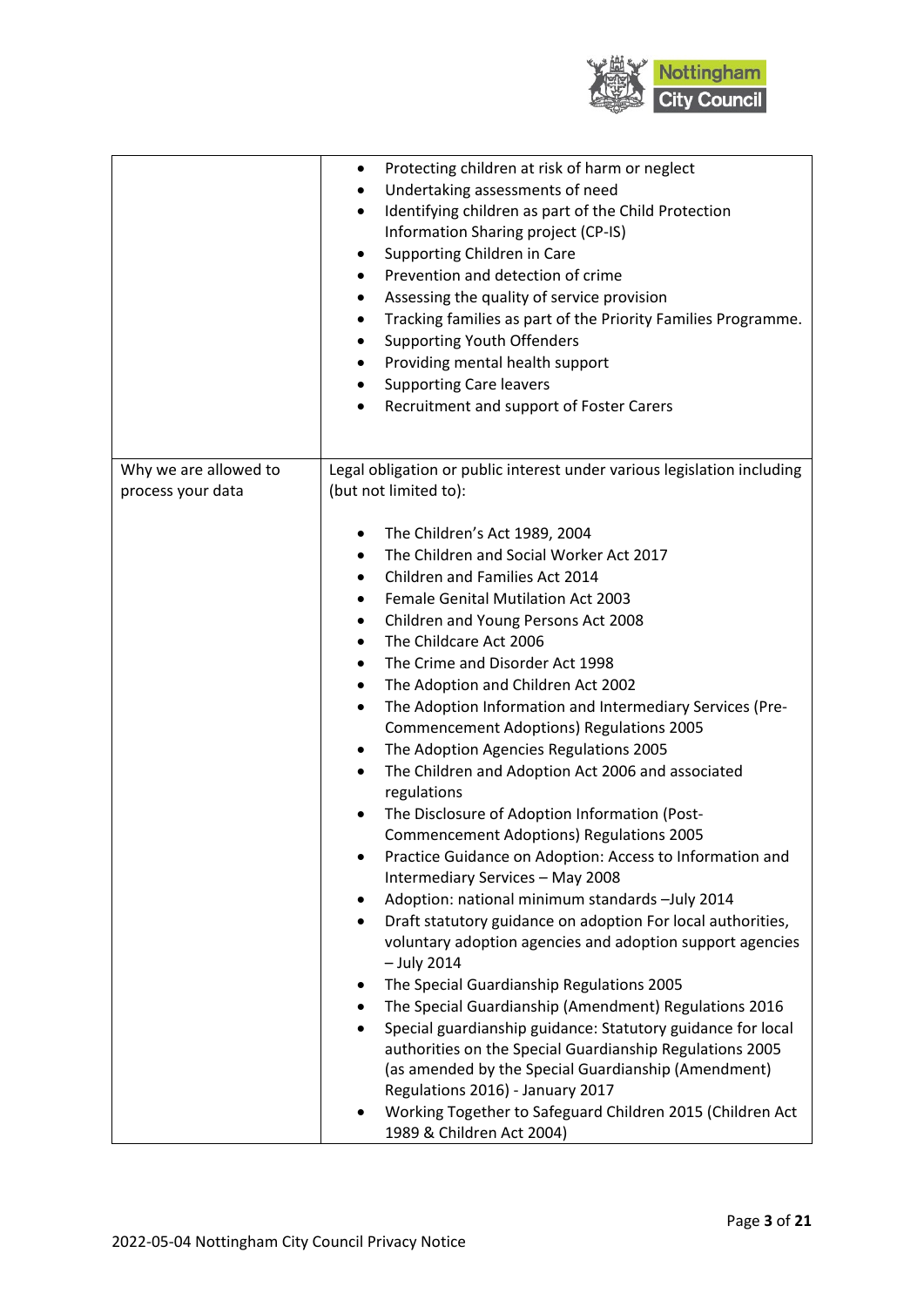

|                                    | 2009 supplementary guidance from the Department for<br>٠<br>Children, Schools & Families (DCSF) - 'Safeguarding Children<br>and Young People from Sexual Exploitation'                                                                                                                                                                                                                                                                                                                                                                                                                                                                     |
|------------------------------------|--------------------------------------------------------------------------------------------------------------------------------------------------------------------------------------------------------------------------------------------------------------------------------------------------------------------------------------------------------------------------------------------------------------------------------------------------------------------------------------------------------------------------------------------------------------------------------------------------------------------------------------------|
| Who we can share your<br>data with | Safeguarding and other agencies including (but not limited to):<br>Police<br>Courts<br><b>Adults Services</b><br>Education<br>Probation<br>Nottingham City Care<br>Nottingham University Hospital Trust (NUH)<br>٠<br>Other Local Health agencies<br>٠<br><b>General Practitioners</b><br>Education providers (schools, colleges, academies, Pupil<br>٠<br>Referral Units, Alternative Providers)<br><b>Housing Aid</b><br>$\bullet$<br>Nottingham City Homes and other housing providers<br><b>Other Local Authorities</b><br>Department for Work and Pensions (DWP)<br>Universities (Social Work students)<br><b>Safeguarding Boards</b> |
| When any automated                 | Data in regards to Looked After Children or a child who is on a Child                                                                                                                                                                                                                                                                                                                                                                                                                                                                                                                                                                      |
| decisions are made about           | Protection Plan will automatically be alerted to NHS Digital as part                                                                                                                                                                                                                                                                                                                                                                                                                                                                                                                                                                       |
| you                                | of the CP-IS procedure.                                                                                                                                                                                                                                                                                                                                                                                                                                                                                                                                                                                                                    |
| When your data is                  | In cases where it is necessary to liaise with local authorities or law                                                                                                                                                                                                                                                                                                                                                                                                                                                                                                                                                                     |
| processed outside the UK           | enforcement agencies abroad.                                                                                                                                                                                                                                                                                                                                                                                                                                                                                                                                                                                                               |

| 1.3. Education                             |                                                                                                                                                                                                                                                                                                                                                                                                                                                                                                                                                                                |
|--------------------------------------------|--------------------------------------------------------------------------------------------------------------------------------------------------------------------------------------------------------------------------------------------------------------------------------------------------------------------------------------------------------------------------------------------------------------------------------------------------------------------------------------------------------------------------------------------------------------------------------|
| The reasons we process<br>your data        | To provide access to Education<br>To provide additional funding for pupils, including Early<br>Years funding<br>To support Pupil Learning<br>$\bullet$<br>To provide appropriate pastoral care<br>$\bullet$<br>To provide support to children with Special Educational<br><b>Needs</b><br>To monitor and report on pupil progress and outcomes for<br>$\bullet$<br>specific vulnerable groups<br>To process financial transactions<br>$\bullet$<br>To undertake research and consultation<br>To ensure that all children receive their educational<br>$\bullet$<br>entitlement |
| Why we are allowed to<br>process your data | Legal obligations under various legislation including (but not limited<br>to):                                                                                                                                                                                                                                                                                                                                                                                                                                                                                                 |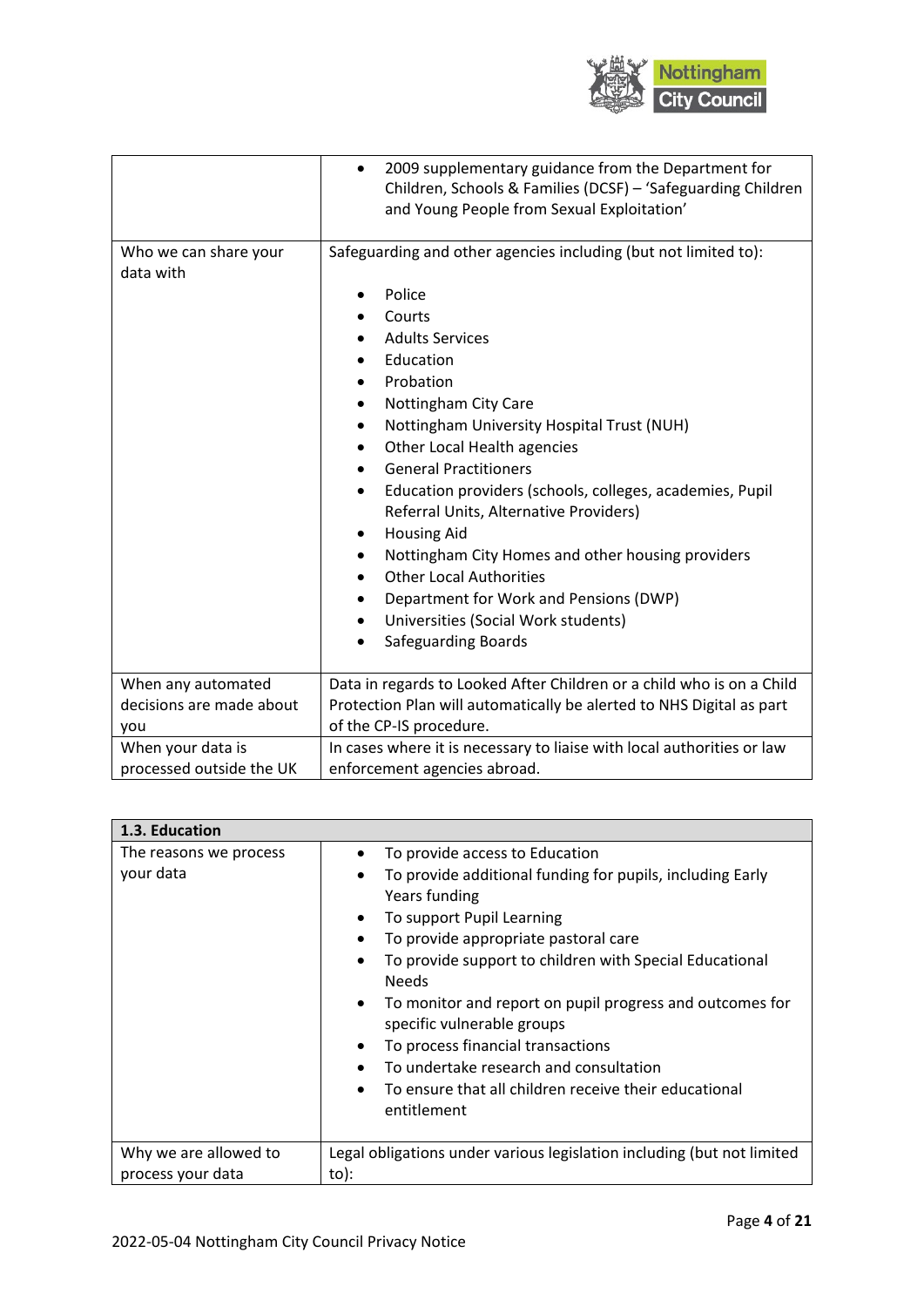

|                          | The Education Act 1944, 1996, 2002, 2011<br>٠                            |
|--------------------------|--------------------------------------------------------------------------|
|                          | The Education and Adoption Act 2016                                      |
|                          | The Education and Skills Act 2008<br>$\bullet$                           |
|                          | The Education and Inspections Act 2006<br>٠                              |
|                          | The Children Act 1989, 2004<br>$\bullet$                                 |
|                          | The Childcare Act 2006, 2016<br>٠                                        |
|                          | The Children and Families Act 2014, 2017<br>٠                            |
|                          | Statutory Guidance for Local Authorities in England to<br>$\bullet$      |
|                          | identify Children not receiving education - 2007                         |
|                          | The Education (Pupil Registration) England Regulations 2006<br>$\bullet$ |
|                          | The Special Educational Needs and Disabilities Code of<br>$\bullet$      |
|                          | Practice 2015                                                            |
|                          |                                                                          |
| Who we can share your    | The following agencies including (but not limited to):                   |
| data with                | Courts                                                                   |
|                          | Police                                                                   |
|                          | Department for Education<br>٠                                            |
|                          | Children's Social Care<br>$\bullet$                                      |
|                          | <b>Early Intervention Services</b><br>٠                                  |
|                          | Probation<br>$\bullet$                                                   |
|                          | Nottingham City Care                                                     |
|                          | Other local Health agencies<br>٠                                         |
|                          | Early Years providers<br>٠                                               |
|                          | Education providers (schools, colleges, academies, Pupil<br>٠            |
|                          | Referral Units, Alternative Providers)                                   |
|                          | <b>Other Local Authorities</b><br>٠                                      |
|                          | Youth Offending Team<br>٠                                                |
|                          | <b>Safeguarding Boards</b><br>٠                                          |
|                          | School transport operators<br>٠                                          |
|                          | <b>Funding bodies</b><br>٠                                               |
|                          | Awarding bodies (qualifications)                                         |
|                          | <b>Futures</b>                                                           |
|                          | <b>Contracted Commissioned Services</b>                                  |
| When any automated       | N/a                                                                      |
| decisions are made about |                                                                          |
| you                      |                                                                          |
| When your data is        | N/a                                                                      |
| processed outside the UK |                                                                          |

| 1.4. Public Health                  |                                                                                                                                                                                 |
|-------------------------------------|---------------------------------------------------------------------------------------------------------------------------------------------------------------------------------|
| The reasons we process<br>your data | For the purposes of Public Health and protection including (but not<br>limited to):                                                                                             |
|                                     | Protecting and improving Public Health<br>$\bullet$<br>Planning, monitoring and evaluating Public Heath<br>$\bullet$<br><b>Conducting Health Needs Assessments</b><br>$\bullet$ |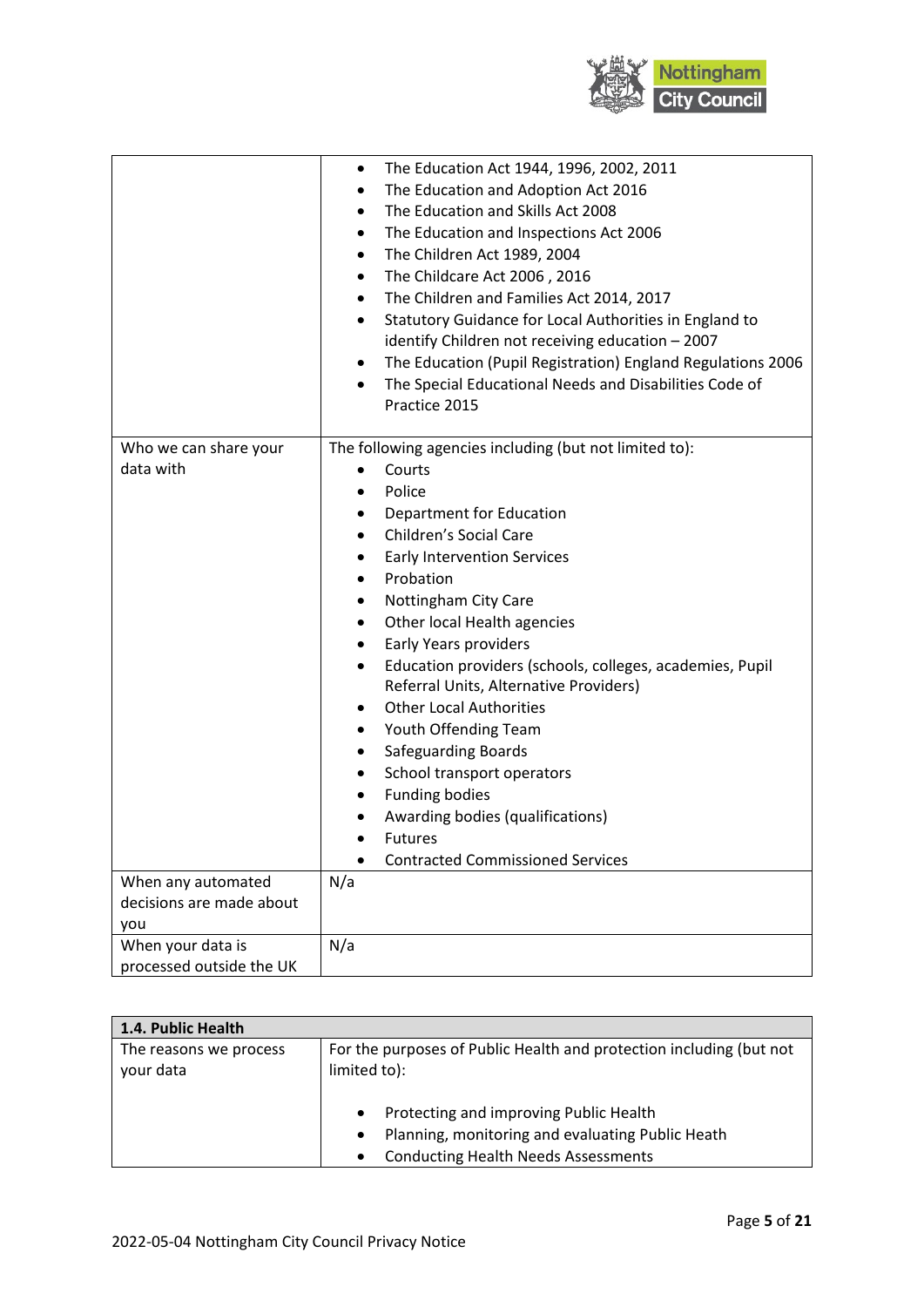

|                                                       | To measure the health, mortality or care needs of the local<br>$\bullet$<br>population<br>To commission and deliver services that promote healthy<br>$\bullet$<br>living (e.g. sexual health services)<br>Identifying any anomalies in the way citizens access services<br>$\bullet$<br>Health Equity Analysis (identifying any differences in health<br>$\bullet$<br>equality across different groups of people) |
|-------------------------------------------------------|-------------------------------------------------------------------------------------------------------------------------------------------------------------------------------------------------------------------------------------------------------------------------------------------------------------------------------------------------------------------------------------------------------------------|
| Why we are allowed to<br>process your data            | Legal obligations under various legislation including (but not limited<br>$to)$ :                                                                                                                                                                                                                                                                                                                                 |
|                                                       | The Health and Social Care Act 2012<br>$\bullet$<br>The Statistics and Registration Service Act 2007 (as<br>$\bullet$<br>amended by S.287 of the Health and Social Care Act 2012)<br>Regulation 3 of the Health Service (Control of Patient<br>$\bullet$<br>Information) Regulations 2002                                                                                                                         |
|                                                       | Consent obtained from the following:                                                                                                                                                                                                                                                                                                                                                                              |
|                                                       | Surveys<br>Consultations<br>Contractual rights or obligations                                                                                                                                                                                                                                                                                                                                                     |
|                                                       |                                                                                                                                                                                                                                                                                                                                                                                                                   |
| Who we can share your<br>data with                    | Health Partners including (but not limited to):                                                                                                                                                                                                                                                                                                                                                                   |
|                                                       | Nottingham University Hospitals Trust (NUH)<br>Nottingham City Care<br>٠<br><b>Public Health England</b><br>٠<br><b>Local General Practitioners</b><br><b>NHS Digital</b><br>$\bullet$<br>Nottinghamshire Police                                                                                                                                                                                                  |
| When any automated<br>decisions are made about<br>you | Not applicable.                                                                                                                                                                                                                                                                                                                                                                                                   |
| When your data is                                     | Not applicable.                                                                                                                                                                                                                                                                                                                                                                                                   |
| processed outside the UK                              |                                                                                                                                                                                                                                                                                                                                                                                                                   |

# 2. Commercial and Operations

The Commercial and Operations department is responsible for providing essential services in the community including Neighbourhood Services, Community Protection services and the provision of library and leisure facilities as well as maintaining the City's Parks and Open Spaces.

| 2.1. Community Protection |
|---------------------------|
|---------------------------|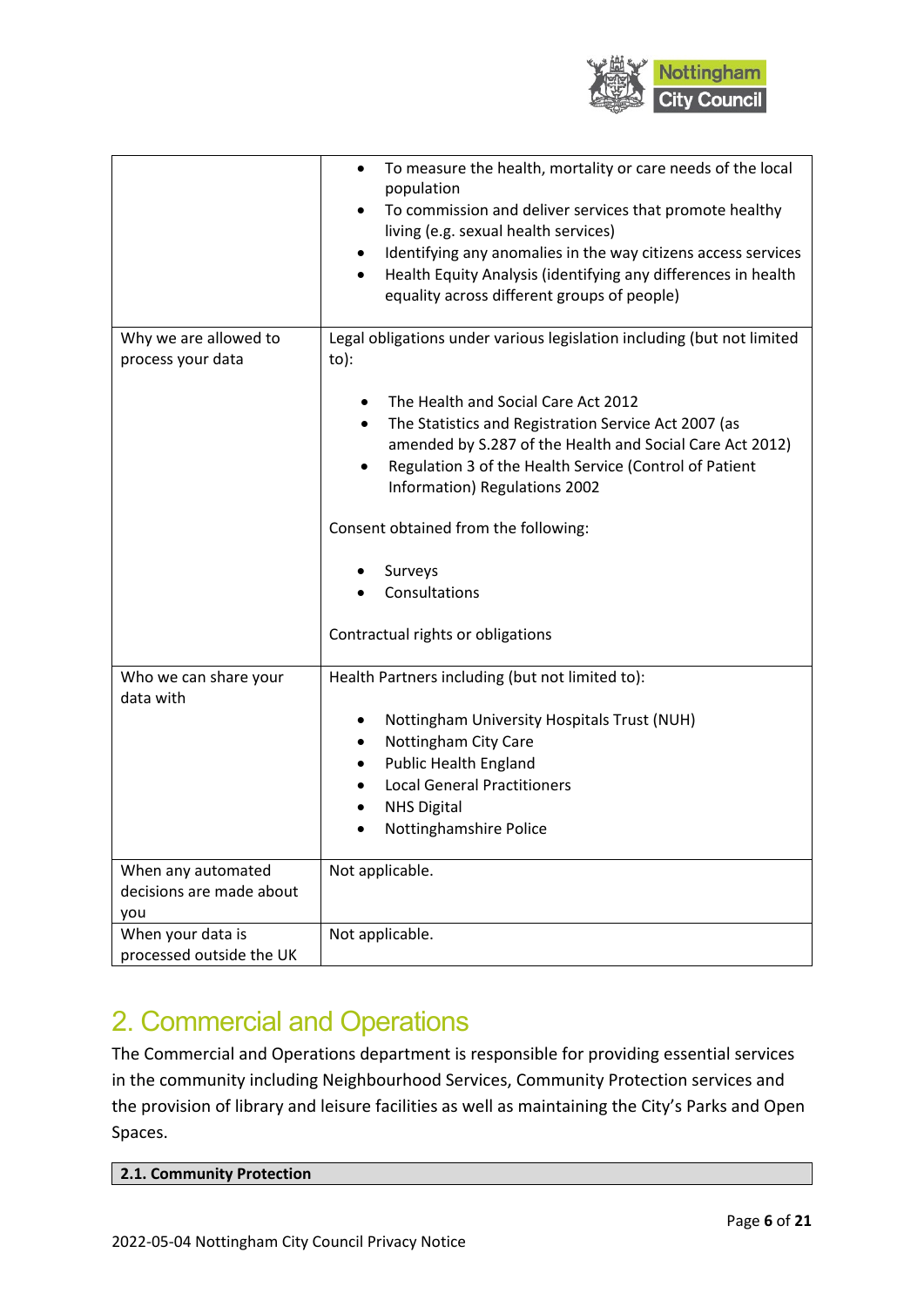

| Legal obligation under various legislation, including but not limited<br>Why we are allowed to<br>process your data<br>to:<br>Crime and Disorder Act 1998<br>The Antisocial Behaviour Act 2003<br>The Antisocial Behaviour, Crime and Policing Act 2014<br>٠<br>Consumer Rights Act 2015<br>Domestic Violence Crime and Victims Act 2004<br>European Communities Act 1972 - Any Orders,<br>$\bullet$<br>Regulations or instruments having effect by virtue of the<br>Act and relating to food safety or animal foodstuff.<br>Fire Safety and Safety of Places of Sport Act 1987<br>Health Act 2006<br>Health and Safety at Work etc. Act 1974<br>Housing Act 2004<br>Children's Act 2004<br>Gambling Act 2005<br>Town Police Clauses Act 1847<br>Local Government (Miscellaneous Provisions) Act 1976<br>Local Government (Miscellaneous Provisions) Act 1982<br>Nottinghamshire County Council Act 1985<br>Public Health (Control of Disease) Act 1984<br>The Environmental Protection Act 1990<br>The Supply of Goods and Services Act 1982<br>٠<br>The Food Safety Act 1990 | The reasons we process your<br>data | To undertake statutory duties to prevent and reduce crime and<br>disorder, substance misuse, anti-social behaviour, nuisance,<br>environmental crime and fraud:<br>To issue statutory notices.<br>Prevention and detection of crime<br>$\bullet$<br>To monitor compliance of individuals and businesses in<br>$\bullet$<br>accordance with applicable legislation.<br>To make a determination on all regulated activities.<br>٠<br>Service delivery, planning and improvement.<br>٠<br>To process financial transactions for all regulated<br>activities.<br>To provide support for recently arrived refugees and<br>asylum seekers.<br>For research and consultation purposes.<br>To conduct domestic homicide reviews.<br>To locate owners of lost dogs.<br>To regulate businesses and housing stock in accordance<br>with relevant legislation and Council policies. |
|--------------------------------------------------------------------------------------------------------------------------------------------------------------------------------------------------------------------------------------------------------------------------------------------------------------------------------------------------------------------------------------------------------------------------------------------------------------------------------------------------------------------------------------------------------------------------------------------------------------------------------------------------------------------------------------------------------------------------------------------------------------------------------------------------------------------------------------------------------------------------------------------------------------------------------------------------------------------------------------------------------------------------------------------------------------------------------|-------------------------------------|-------------------------------------------------------------------------------------------------------------------------------------------------------------------------------------------------------------------------------------------------------------------------------------------------------------------------------------------------------------------------------------------------------------------------------------------------------------------------------------------------------------------------------------------------------------------------------------------------------------------------------------------------------------------------------------------------------------------------------------------------------------------------------------------------------------------------------------------------------------------------|
| The Licensing Act 2003                                                                                                                                                                                                                                                                                                                                                                                                                                                                                                                                                                                                                                                                                                                                                                                                                                                                                                                                                                                                                                                         |                                     |                                                                                                                                                                                                                                                                                                                                                                                                                                                                                                                                                                                                                                                                                                                                                                                                                                                                         |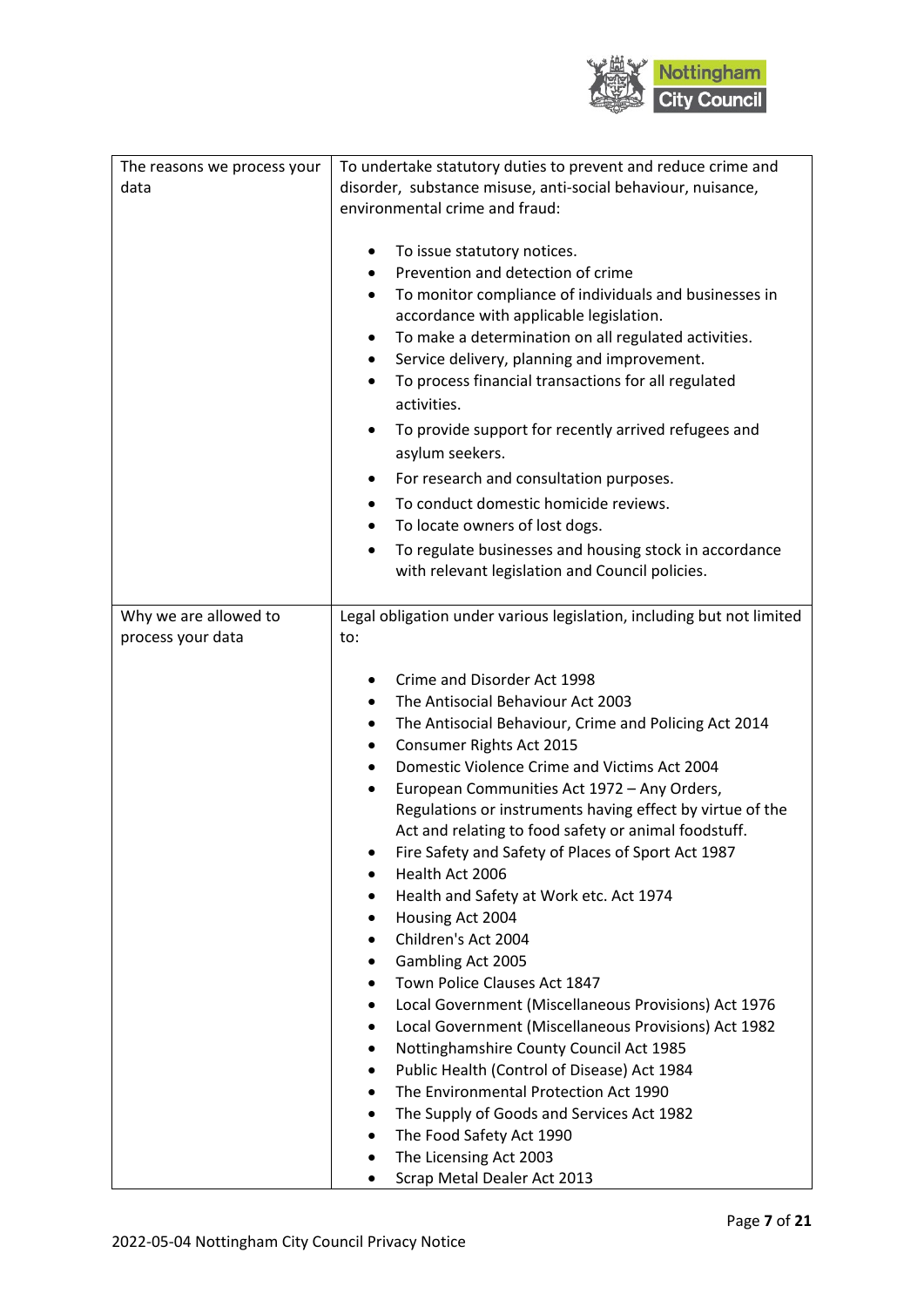

|                            | The Refuse Disposal (Amenity) Act 1978<br>٠                          |
|----------------------------|----------------------------------------------------------------------|
|                            | The Removal and Disposal of Vehicles Regulations 1986                |
|                            | The Highways Act 1980<br>$\bullet$                                   |
|                            | The Traffic Management Act 2004<br>٠                                 |
|                            | Regulation of Investigatory Powers Act 2000<br>٠                     |
|                            | The Road Traffic Regulations Act 1984<br>$\bullet$                   |
|                            | Safety of Sports Act 1975<br>٠                                       |
|                            |                                                                      |
|                            | Nottingham City Council Act 2013<br>$\bullet$                        |
|                            | Clean Neighbourhoods and Environment Act 2005<br>$\bullet$           |
|                            | The Local Accountability & Audit Act 2014                            |
|                            | Also any Regulations, Orders, Byelaws or other subsidiary            |
|                            | legislation made under the above any enactments amending or          |
|                            | replacing the same.                                                  |
| Who we can share your data | Adult and Children's Services<br>$\bullet$                           |
| with                       | <b>Border Force</b><br>$\bullet$                                     |
|                            | <b>Commissioned Services</b><br>$\bullet$                            |
|                            | Courts<br>$\bullet$                                                  |
|                            | Department of Work and Pensions<br>٠                                 |
|                            | Elected Members and MPs (as your representative)<br>$\bullet$        |
|                            | <b>Environment Agency</b><br>٠                                       |
|                            | European Food Safety Authority<br>$\bullet$                          |
|                            | Gangmasters and Labour Abuse Authority<br>٠                          |
|                            | <b>Health Authorities:</b>                                           |
|                            | GPs<br>$\circ$                                                       |
|                            | Local Health Boards<br>$\circ$                                       |
|                            | <b>Mental Health practitioners</b><br>$\circ$                        |
|                            | <b>NHS Trusts</b><br>$\circ$                                         |
|                            | <b>Strategic Health Authorities</b><br>$\circ$                       |
|                            | <b>HM Revenues and Customs</b>                                       |
|                            | Home Office                                                          |
|                            | HSE (Health and Safety Executive)                                    |
|                            | <b>Immigration Service</b>                                           |
|                            |                                                                      |
|                            | Landlords                                                            |
|                            | National Offender Management Service                                 |
|                            | <b>National Probation Service</b><br>$\bullet$                       |
|                            | Derbyshire, Nottinghamshire, Leicestershire and Rutland<br>$\bullet$ |
|                            | Community Rehabilitation Company.                                    |
|                            | Nottingham City Homes                                                |
|                            | Nottinghamshire Fire and Rescue<br>٠                                 |
|                            | Nottinghamshire Police                                               |
|                            | <b>Other Local Authorities</b>                                       |
|                            | <b>Safeguarding Boards</b><br>٠                                      |
|                            | <b>Strategic Health Authorities</b>                                  |
|                            | Universities                                                         |
|                            | Voluntary agency partners<br>٠                                       |
|                            | Youth Offending Team                                                 |
|                            | The Cabinet Office                                                   |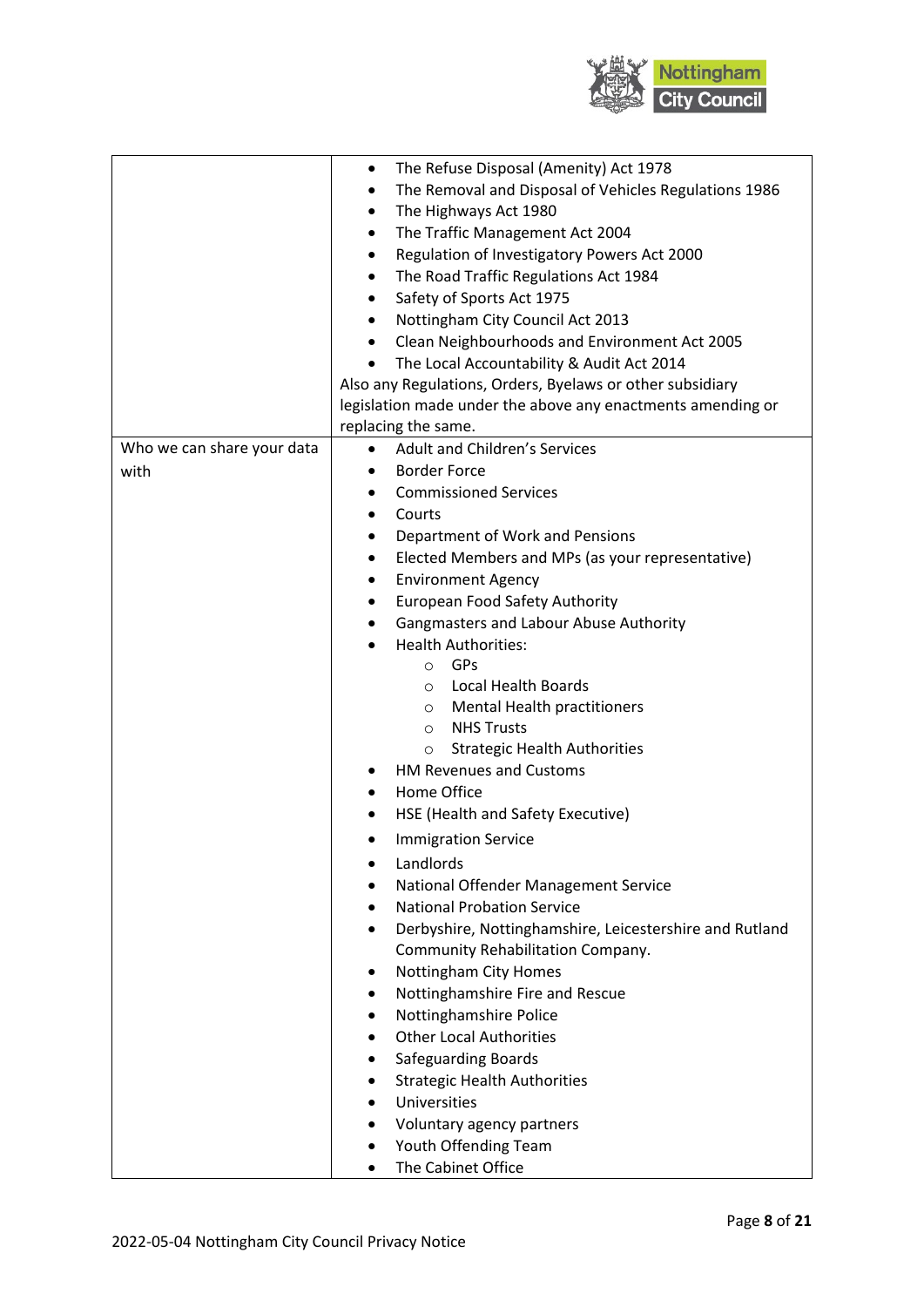

|                             | For the purposes of a Domestic Homicide Review - HM Prison<br>Service, housing associations, social landlords, general |
|-----------------------------|------------------------------------------------------------------------------------------------------------------------|
|                             | practitioners, dentists, teachers; and any other agencies                                                              |
|                             | determined by the scope of the review.                                                                                 |
| When any automated          | Not applicable.                                                                                                        |
| decisions are made about    |                                                                                                                        |
| vou                         |                                                                                                                        |
| When your data is processed | Not applicable.                                                                                                        |
| outside the UK              |                                                                                                                        |

| 2.2. Commercial, Infrastructure and Energy Services   |                                                                                                                                                                                                                                                                                     |  |
|-------------------------------------------------------|-------------------------------------------------------------------------------------------------------------------------------------------------------------------------------------------------------------------------------------------------------------------------------------|--|
| The reasons we process your                           | For the purposes of supporting highway maintenance and energy                                                                                                                                                                                                                       |  |
| data                                                  | efficiency projects, including:                                                                                                                                                                                                                                                     |  |
|                                                       | Installation of dropped kerbs<br>Processing financial information<br>Processing personal injury claims relating to city highways<br>Promotion of energy efficiency<br>٠<br>Providing and monitoring domestic solar panels and smart<br>meters<br>Strategic planning and improvement |  |
|                                                       |                                                                                                                                                                                                                                                                                     |  |
| Why we are allowed to<br>process your data            | Legal obligation or public task under various UK laws including but<br>not limited to:                                                                                                                                                                                              |  |
|                                                       | The Localism Act 2011                                                                                                                                                                                                                                                               |  |
|                                                       |                                                                                                                                                                                                                                                                                     |  |
|                                                       | Contract – dropped kerb, solar panel and smart meter services                                                                                                                                                                                                                       |  |
|                                                       | Consent - personal injury claims                                                                                                                                                                                                                                                    |  |
| Who we can share your data                            | Contractors carrying out installations<br>$\bullet$                                                                                                                                                                                                                                 |  |
| with                                                  | Courts                                                                                                                                                                                                                                                                              |  |
|                                                       | <b>Funding bodies</b>                                                                                                                                                                                                                                                               |  |
|                                                       | Police                                                                                                                                                                                                                                                                              |  |
|                                                       | Utilities companies                                                                                                                                                                                                                                                                 |  |
| When any automated<br>decisions are made about<br>you | Not applicable.                                                                                                                                                                                                                                                                     |  |
| When your data is processed<br>outside the UK         | Not applicable.                                                                                                                                                                                                                                                                     |  |

| 2.3. Neighbourhood Services         |                                                                                                                          |
|-------------------------------------|--------------------------------------------------------------------------------------------------------------------------|
| The reasons we process your<br>data | For the purposes of supporting Neighbourhood Services functions,<br>including:                                           |
|                                     | Allowing use of parks and open spaces for events and<br>$\bullet$<br>sporting activities<br>Collection of domestic waste |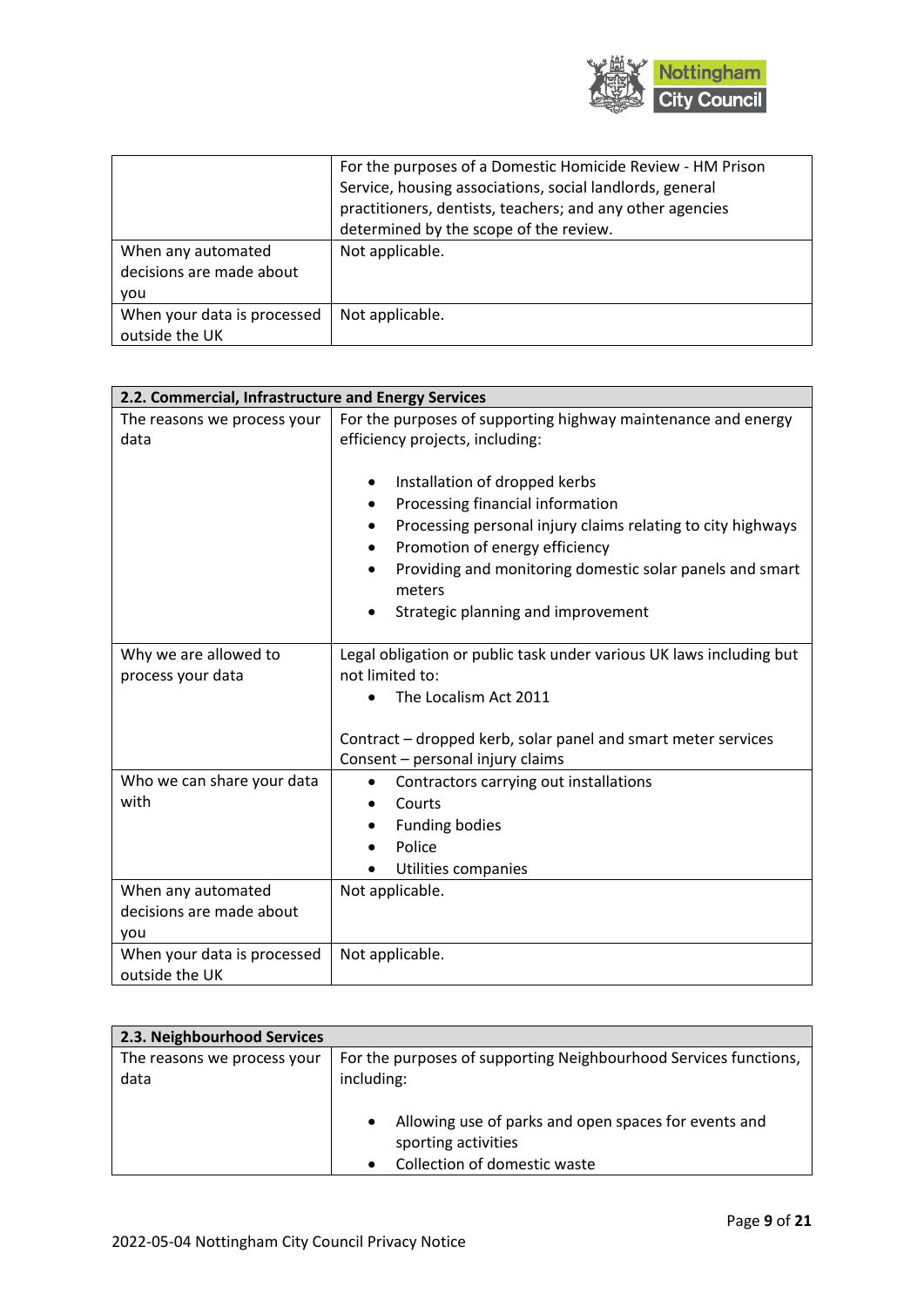

|                                                       | Management of allotments<br>Management of burials, cremations and memorials<br>Management of council-owned car parks<br>٠<br>Management of Workplace Parking Levy scheme<br>٠<br>Prevention and detection of crime<br>Processing financial information<br>٠<br>Provision of Supported Employment service at Woodfield<br>Industries<br>Regulation of licensed activities, eg. fishing permits |
|-------------------------------------------------------|-----------------------------------------------------------------------------------------------------------------------------------------------------------------------------------------------------------------------------------------------------------------------------------------------------------------------------------------------------------------------------------------------|
| Why we are allowed to<br>process your data            | Legal obligation or public task under various UK laws including but<br>not limited to:                                                                                                                                                                                                                                                                                                        |
|                                                       | The Cremation Act 1902<br>٠<br>Cremation (England & Wales) Regulations 2008<br>٠<br>The Environmental Protection Act 1990<br>٠<br>Local Authorities' Cemeteries Order 1977<br>Local Authorities (Amendment) Order 1986<br>$\bullet$<br>The Localism Act 2011<br>The Refuse Disposal (Amenity) Act 1978<br>Contract – events, sporting activities, licenses, allotment tenancies               |
|                                                       | Consent                                                                                                                                                                                                                                                                                                                                                                                       |
| Who we can share your data<br>with                    | Allotment associations<br>Contractors<br>Courts<br><b>Funding bodies</b><br>Government departments, eg. DWP<br>٠<br>Immigration services<br>٠<br>Nottingham City Homes<br>Police<br>Voluntary partners                                                                                                                                                                                        |
| When any automated<br>decisions are made about<br>you | Not applicable.                                                                                                                                                                                                                                                                                                                                                                               |
| When your data is processed<br>outside the UK         | Not applicable.                                                                                                                                                                                                                                                                                                                                                                               |

| 2.4. Sports and Culture     |                                                              |
|-----------------------------|--------------------------------------------------------------|
| The reasons we process your | For the purposes of providing sports and cultural services,  |
| data                        | including:                                                   |
|                             | • Communications and marketing                               |
|                             | <b>Customer services</b><br>$\bullet$                        |
|                             | Delivery of sports lessons and training courses<br>$\bullet$ |
|                             | Market research and consultations<br>$\bullet$               |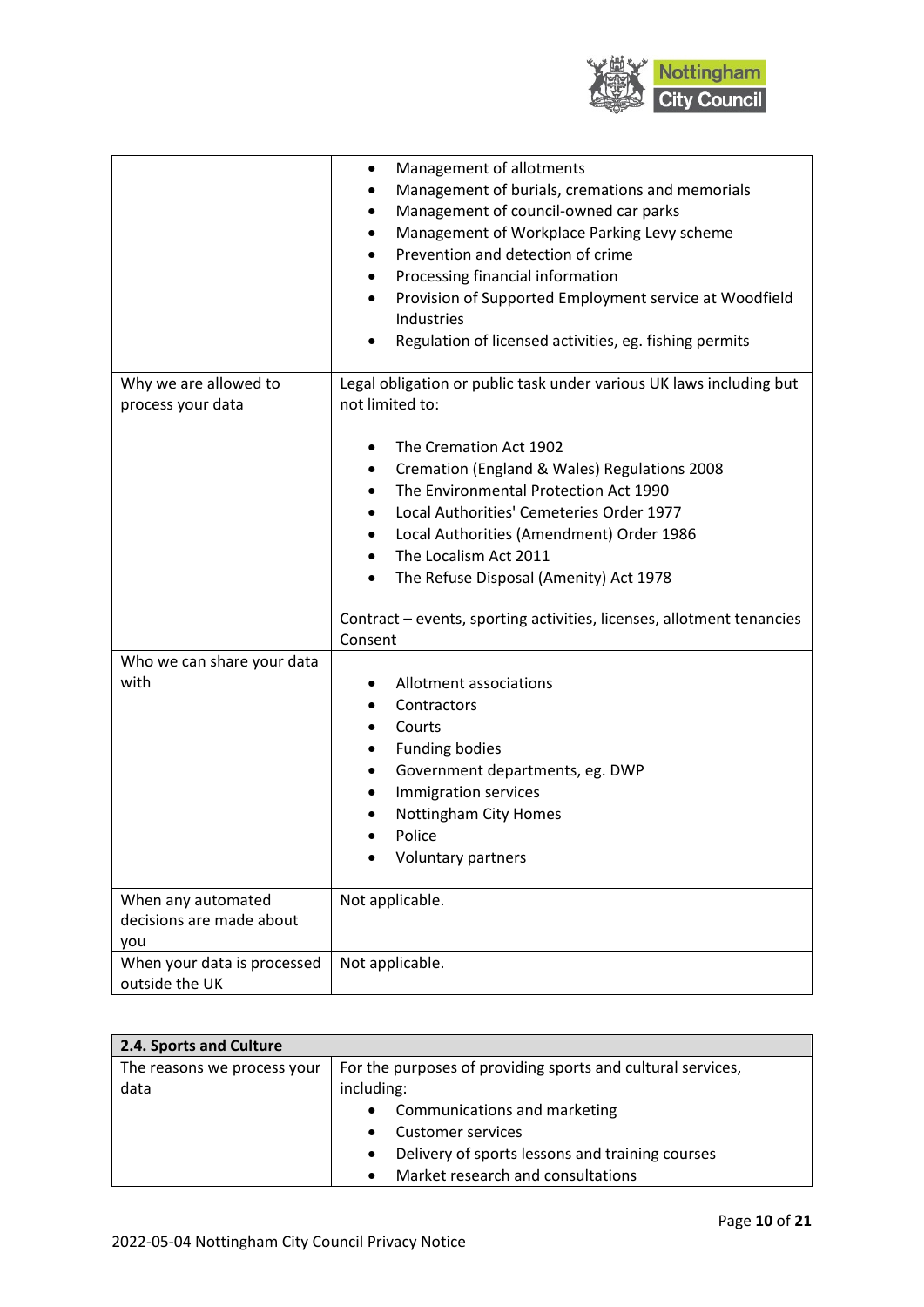

|                                                       | Management of leisure centres<br>Management of lifeguards and sports coaches<br>Management of markets and fairs<br>Management of volunteers<br>$\bullet$<br>Management of the Nottingham Asian Arts Council<br>Offering hire of facilities<br>Performance monitoring<br>Processing financial information, eg. membership fees for<br>٠<br>leisure services<br>Provision of grants and funding<br>٠<br><b>Ticket sales</b><br>Strategic planning |
|-------------------------------------------------------|-------------------------------------------------------------------------------------------------------------------------------------------------------------------------------------------------------------------------------------------------------------------------------------------------------------------------------------------------------------------------------------------------------------------------------------------------|
| Why we are allowed to<br>process your data            | Legal obligation or public task under various UK laws including but<br>not limited to:<br>The Localism Act 2011<br>$\bullet$<br>The Public Libraries and Museums Act 1964<br>$\bullet$<br>The Local Accountability & Audit Act 2014<br>$\bullet$<br>Contract - leisure centre use, ticket sales<br>Consent - direct marketing, consultation                                                                                                     |
| Who we can share your data<br>with                    | Archives services<br>$\bullet$<br>Courts<br>$\bullet$<br>The Cabinet Office<br><b>Funding bodies</b><br>$\bullet$<br>Police<br>Private sector partners, eg. The Harlands Group, The<br>$\bullet$<br><b>Retention People</b><br>Voluntary sector partners                                                                                                                                                                                        |
| When any automated<br>decisions are made about<br>you | Sport and Leisure memberships: Where your membership<br>direct debit payment is returned unpaid, the system<br>automatically denies access to facilities until the account<br>is brought up to date.<br>The Leisure Management system will generate a flag on a<br>members account to prompt interaction with a member<br>of staff.                                                                                                             |
| When your data is processed<br>outside the UK         | Not applicable.                                                                                                                                                                                                                                                                                                                                                                                                                                 |

## 3. Development and Growth

The Development and Growth department is responsible for Planning, Housing, Commercial Property, Transport, Regeneration and growing the City's economy.

| 3.1. Development Management |                                                                |
|-----------------------------|----------------------------------------------------------------|
| The reasons we process your | To fulfil our statutory obligations in regulating planning and |
| data                        | development, including:                                        |
|                             |                                                                |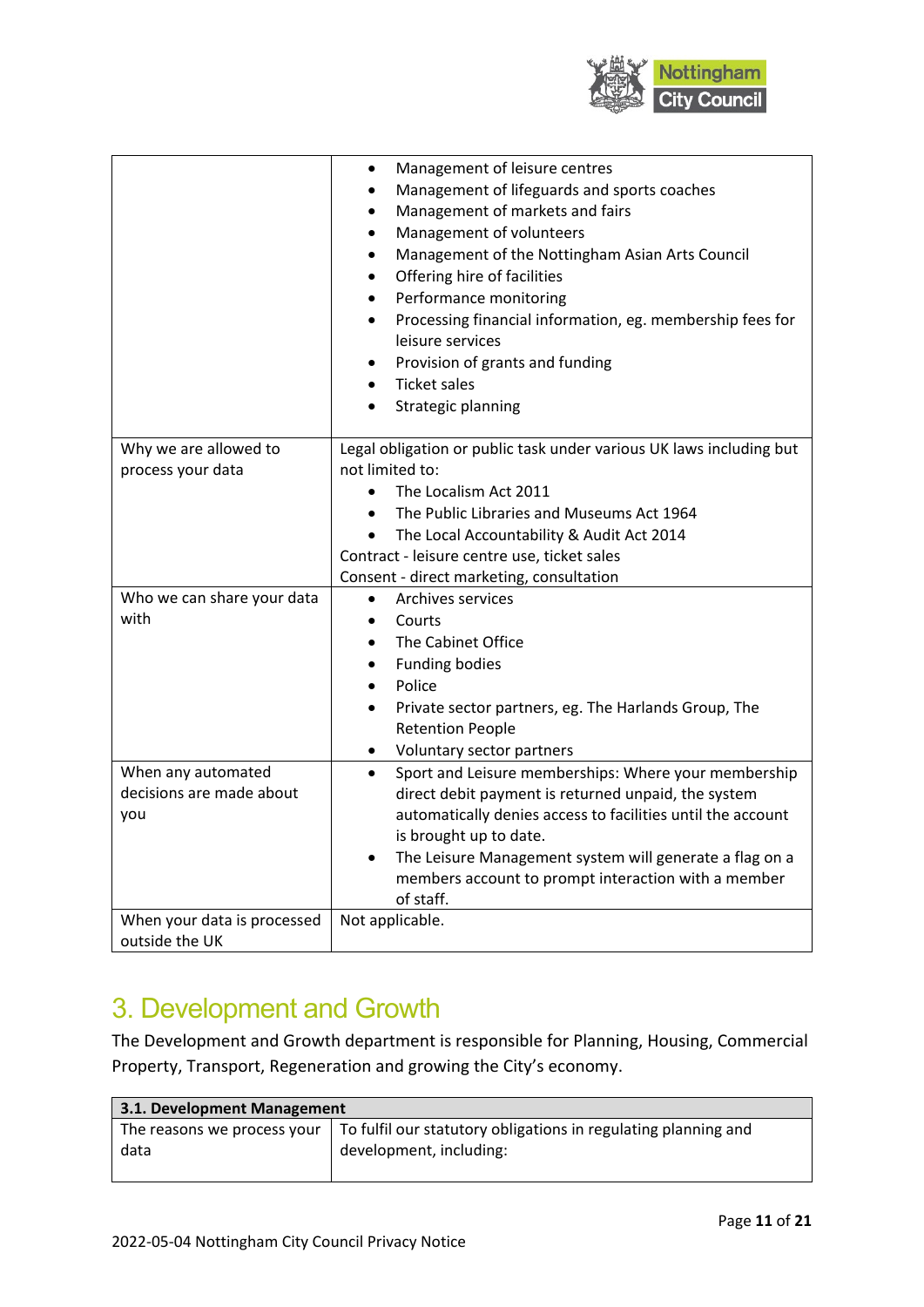

|                                                       | Granting planning permission and enforcing planning law<br>Preservation of listed buildings and trees subject to Tree<br><b>Preservation Orders</b><br><b>Public consultations</b><br>Regulation and enforcement of building control<br>To provide the HomeLink service                                                                                                                                                                                                                                                                   |
|-------------------------------------------------------|-------------------------------------------------------------------------------------------------------------------------------------------------------------------------------------------------------------------------------------------------------------------------------------------------------------------------------------------------------------------------------------------------------------------------------------------------------------------------------------------------------------------------------------------|
| Why we are allowed to<br>process your data            | Legal obligations under various legislation including:<br>The Building Act 1984<br>The Planning Act 2008<br>$\bullet$<br>The Housing Act 1985<br>$\bullet$<br>The Housing & Planning Act 2016<br>$\bullet$<br>The Planning (Listed Buildings & Conservation Areas) Act<br>1990<br>The Town & Country Planning Act 1990<br>Contract                                                                                                                                                                                                        |
| Who we can share your data<br>with                    | Consent<br>Courts, eg. the Planning Appeals Tribunal<br>Police<br>Immigration services<br>Elected members and MPs (as your representative)<br>٠<br>The general public (via the public planning register)<br>Fire and Rescue services<br>Government departments<br>Other local authorities<br>Police<br>Regulatory agencies, eg. The Environment Agency, the<br><b>Highways Agency</b><br>Nottingham City Homes Ltd.<br>Nottingham Revenue and Benefits Ltd.<br>HomeLink partner organisations, eg. Nottingham City<br>Homes, Metropolitan |
| When any automated<br>decisions are made about<br>you | In respect of HomeLink only: personal data is processed<br>automatically during the HomeLink process, in order to allocate<br>homes from the waiting list.                                                                                                                                                                                                                                                                                                                                                                                |
| When your data is processed<br>outside the UK         | Not applicable.                                                                                                                                                                                                                                                                                                                                                                                                                                                                                                                           |

| 3.2. Economic Development           |                                                                               |
|-------------------------------------|-------------------------------------------------------------------------------|
| The reasons we process your<br>data | Provision of economic development and housing support services,<br>including: |
|                                     | Engagement with local businesses<br>$\bullet$                                 |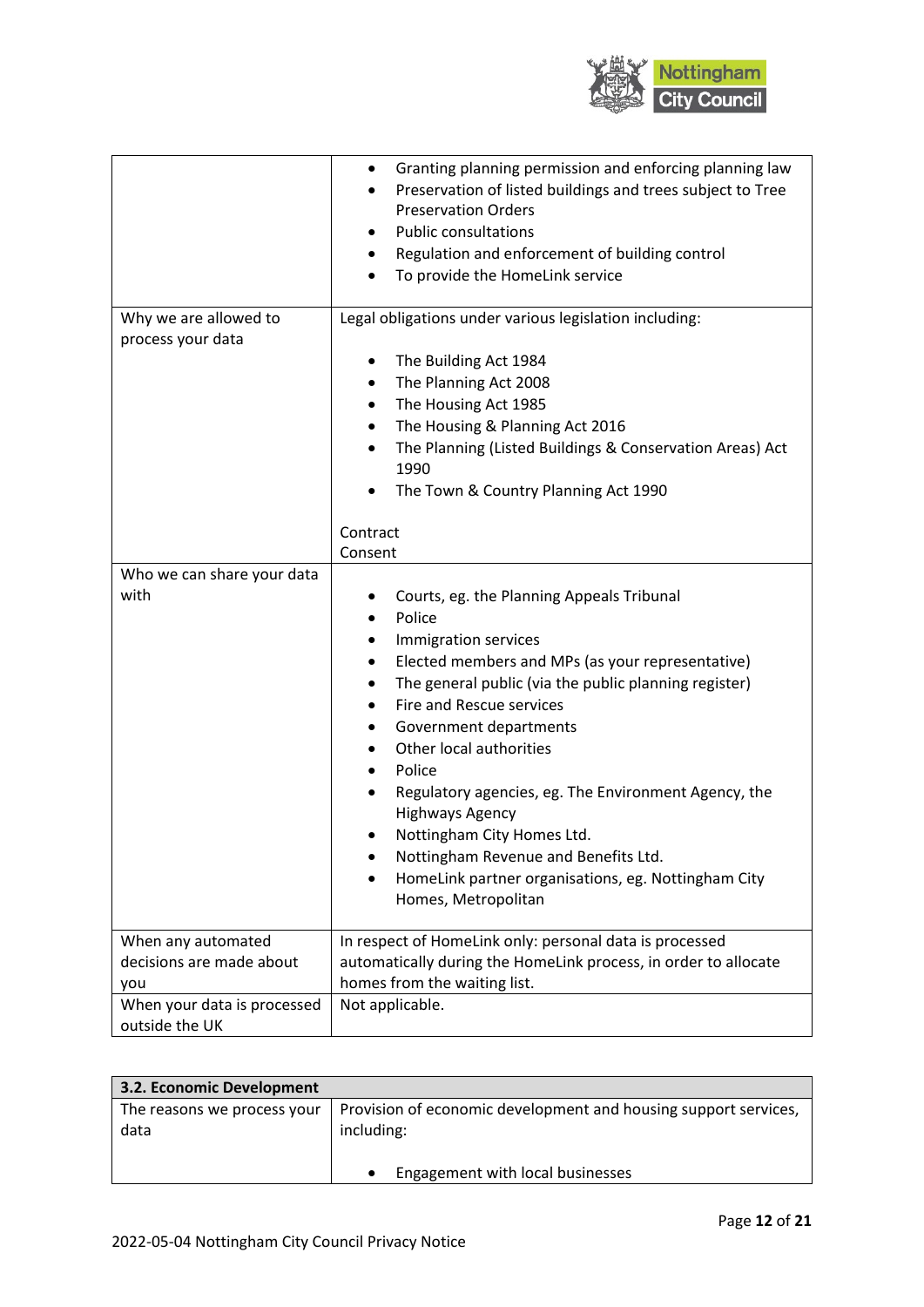

|                             | Facilitation of international networking and Sister Cities<br>programme<br>Issuing funding and grants<br>٠<br>Prevention of homelessness<br>$\bullet$<br>Promotion of economic growth<br>Provision of housing adaptations<br>٠<br>Provision of employment and skills schemes<br>٠<br>Strategic planning |
|-----------------------------|---------------------------------------------------------------------------------------------------------------------------------------------------------------------------------------------------------------------------------------------------------------------------------------------------------|
| Why we are allowed to       | Legal obligation or public task under UK laws including but not                                                                                                                                                                                                                                         |
| process your data           | limited to:                                                                                                                                                                                                                                                                                             |
|                             | The Housing Acts 1988, 1996, 2002, 2004<br>٠                                                                                                                                                                                                                                                            |
|                             | The Homelessness Reduction Act 2017<br>$\bullet$                                                                                                                                                                                                                                                        |
|                             | The Landlord and Tenant Act 1987<br>The Localism Act 2011                                                                                                                                                                                                                                               |
|                             | The Protection from Eviction Act 1977                                                                                                                                                                                                                                                                   |
|                             |                                                                                                                                                                                                                                                                                                         |
|                             | Contract                                                                                                                                                                                                                                                                                                |
|                             | Consent - consultations                                                                                                                                                                                                                                                                                 |
| Who we can share your data  | Contractors<br>$\bullet$                                                                                                                                                                                                                                                                                |
| with                        | Courts                                                                                                                                                                                                                                                                                                  |
|                             | D2N2 Growth Hub                                                                                                                                                                                                                                                                                         |
|                             | <b>East Midlands Chamber</b><br>$\bullet$                                                                                                                                                                                                                                                               |
|                             | <b>Funding bodies</b><br>٠                                                                                                                                                                                                                                                                              |
|                             | Government departments                                                                                                                                                                                                                                                                                  |
|                             | Housing agencies<br>٠                                                                                                                                                                                                                                                                                   |
|                             | Immigration services                                                                                                                                                                                                                                                                                    |
|                             | Local business partners<br>٠                                                                                                                                                                                                                                                                            |
|                             | <b>Midlands Engine</b><br>٠                                                                                                                                                                                                                                                                             |
|                             | <b>NHS</b> services                                                                                                                                                                                                                                                                                     |
|                             | Police                                                                                                                                                                                                                                                                                                  |
|                             | Probation                                                                                                                                                                                                                                                                                               |
|                             | Private sector partners                                                                                                                                                                                                                                                                                 |
|                             | Safeguarding boards                                                                                                                                                                                                                                                                                     |
|                             | Universities                                                                                                                                                                                                                                                                                            |
|                             | Voluntary sector partners                                                                                                                                                                                                                                                                               |
| When any automated          | Not applicable.                                                                                                                                                                                                                                                                                         |
| decisions are made about    |                                                                                                                                                                                                                                                                                                         |
| you                         |                                                                                                                                                                                                                                                                                                         |
| When your data is processed | When arranging international travel, eg. exchange programmes<br>with sister cities.                                                                                                                                                                                                                     |
| outside the UK              |                                                                                                                                                                                                                                                                                                         |

| 3.3. Regeneration |                                                                                            |
|-------------------|--------------------------------------------------------------------------------------------|
|                   | The reasons we process your   Provision of Regeneration activities including redevelopment |
| data              | projects including:-                                                                       |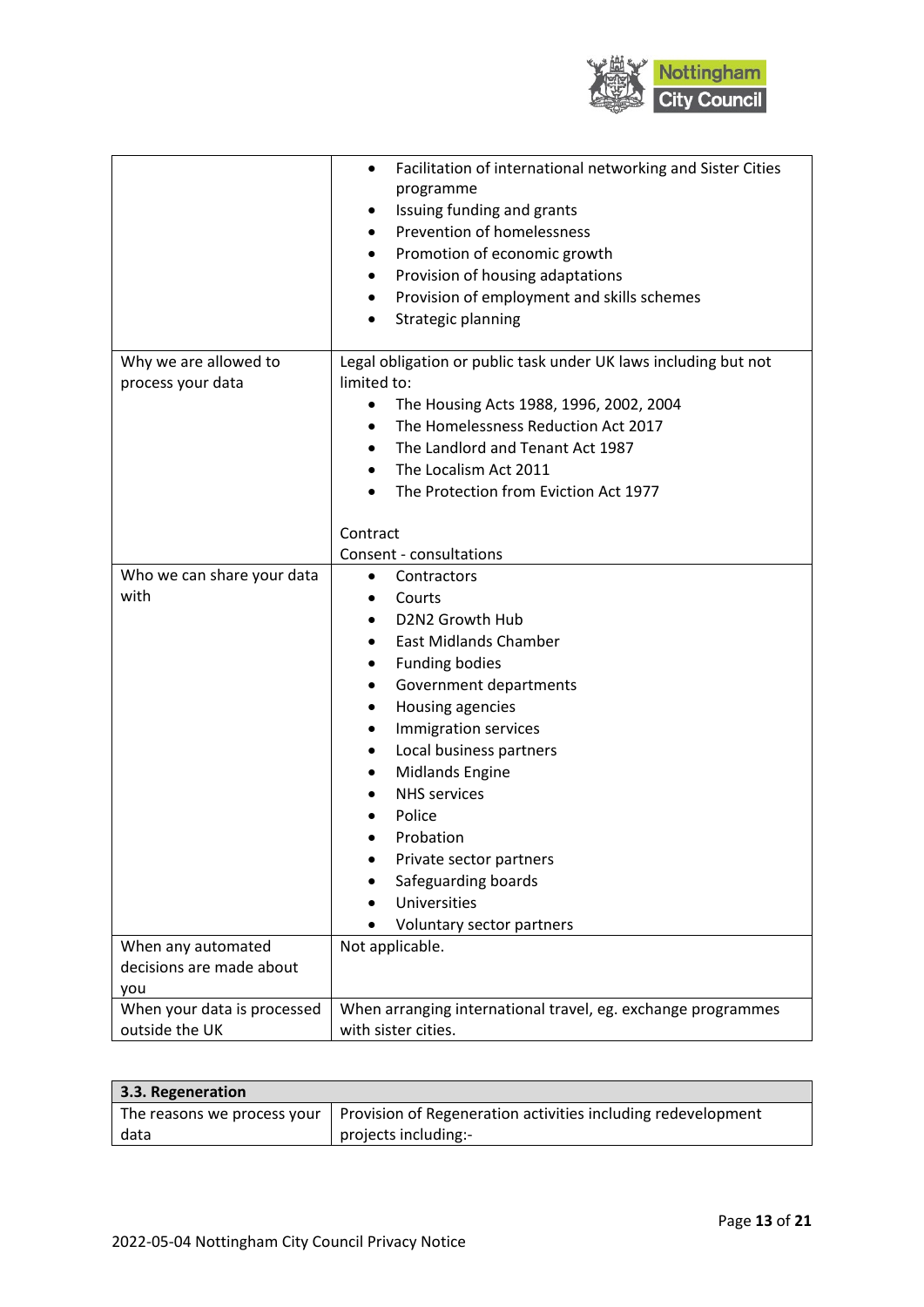

|                             | Liaison with developers, investors, local businesses,<br>Registered Providers to build partnerships and to provide<br>networking opportunities.<br>Liaison with citizens directly.<br>٠<br>Supporting councillors in responding to requests and<br>queries from members of the public.<br>Retention of Property Title Deeds and Plans.<br>Processing of financial transactions.<br>Customer services (enquiries etc.)<br>٠<br>Employment relations, including contractual terms of<br>employment (performance, sick records etc.)<br>Recruitment.<br>Project consultation.<br>Consent<br>Contract |
|-----------------------------|---------------------------------------------------------------------------------------------------------------------------------------------------------------------------------------------------------------------------------------------------------------------------------------------------------------------------------------------------------------------------------------------------------------------------------------------------------------------------------------------------------------------------------------------------------------------------------------------------|
| Why we are allowed to       | <b>Public interest and Consent</b>                                                                                                                                                                                                                                                                                                                                                                                                                                                                                                                                                                |
| process your data           | The Localism Act 2011                                                                                                                                                                                                                                                                                                                                                                                                                                                                                                                                                                             |
|                             | The Housing Act 1985                                                                                                                                                                                                                                                                                                                                                                                                                                                                                                                                                                              |
|                             | Contracts                                                                                                                                                                                                                                                                                                                                                                                                                                                                                                                                                                                         |
|                             | <b>Democratic Obligations</b><br>$\bullet$                                                                                                                                                                                                                                                                                                                                                                                                                                                                                                                                                        |
|                             | The Employment Act 2002<br>$\bullet$                                                                                                                                                                                                                                                                                                                                                                                                                                                                                                                                                              |
| Who we can share your data  | Nottingham City Homes<br>$\bullet$                                                                                                                                                                                                                                                                                                                                                                                                                                                                                                                                                                |
| with                        | <b>Funding bodies</b><br>$\bullet$                                                                                                                                                                                                                                                                                                                                                                                                                                                                                                                                                                |
|                             | <b>Procurement Team</b>                                                                                                                                                                                                                                                                                                                                                                                                                                                                                                                                                                           |
|                             | Elected members and MPs (as your representative)                                                                                                                                                                                                                                                                                                                                                                                                                                                                                                                                                  |
|                             | EMSS (in relation to employees)                                                                                                                                                                                                                                                                                                                                                                                                                                                                                                                                                                   |
|                             | Other 3rd parties with consent                                                                                                                                                                                                                                                                                                                                                                                                                                                                                                                                                                    |
|                             | <b>Business interest</b>                                                                                                                                                                                                                                                                                                                                                                                                                                                                                                                                                                          |
|                             | Consent                                                                                                                                                                                                                                                                                                                                                                                                                                                                                                                                                                                           |
|                             | Contractual                                                                                                                                                                                                                                                                                                                                                                                                                                                                                                                                                                                       |
| When any automated          | n/a                                                                                                                                                                                                                                                                                                                                                                                                                                                                                                                                                                                               |
| decisions are made about    |                                                                                                                                                                                                                                                                                                                                                                                                                                                                                                                                                                                                   |
| you                         |                                                                                                                                                                                                                                                                                                                                                                                                                                                                                                                                                                                                   |
| When your data is processed | n/a                                                                                                                                                                                                                                                                                                                                                                                                                                                                                                                                                                                               |
| outside the UK              |                                                                                                                                                                                                                                                                                                                                                                                                                                                                                                                                                                                                   |

| 3.4. Strategic Assets and Property  |                                                                                                                                                                                                                                                            |  |
|-------------------------------------|------------------------------------------------------------------------------------------------------------------------------------------------------------------------------------------------------------------------------------------------------------|--|
| The reasons we process your<br>data | Collection of rent and non-domestic rates payments<br>$\bullet$<br>Management of the leasing and occupation of properties<br>$\bullet$<br>owned by NCC<br>Managing applications for allocation of names and<br>$\bullet$<br>numbers to newly built streets |  |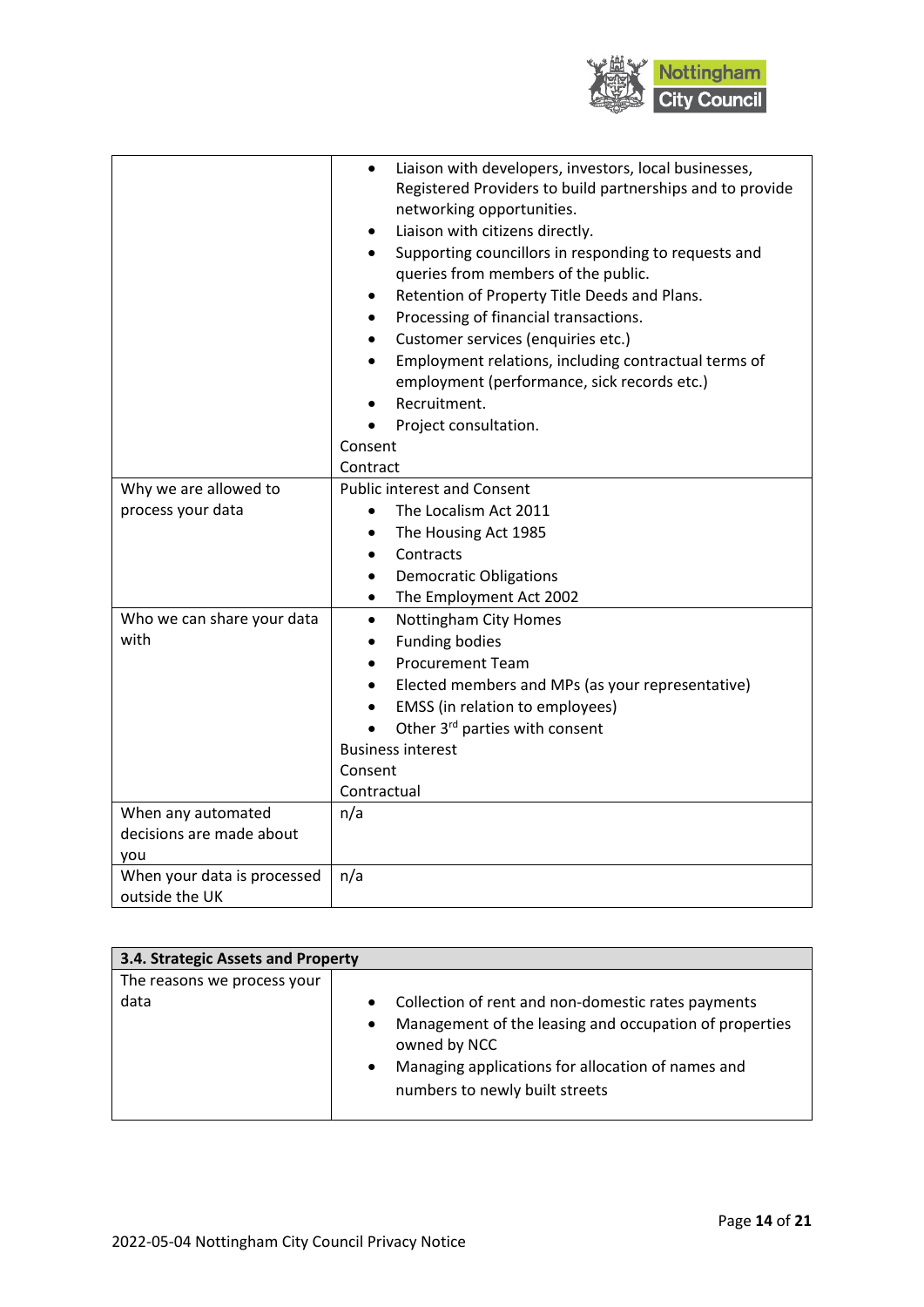

|                                                       | To manage the visitor, we run booking system Condeco,<br>which facilitates employees of Nottingham City Council to<br>book visitors into the correct meeting                                                                                                              |
|-------------------------------------------------------|---------------------------------------------------------------------------------------------------------------------------------------------------------------------------------------------------------------------------------------------------------------------------|
| Why we are allowed to<br>process your data            | Legal obligation or public task under various UK laws including but<br>not limited to:<br>The Localism Act 2011<br>Local Government Act 1972<br>$\bullet$<br>The Public Health Act Amendment Act 1907<br>The Public Health Act 1925<br>Towns Improvement Clauses Act 1847 |
|                                                       | Contract                                                                                                                                                                                                                                                                  |
| Who we can share your data<br>with                    | Courts<br>Police<br>Contractors providing services, eg. Builders<br>Developers<br>Elected members and MPs (as your representative)                                                                                                                                        |
| When any automated<br>decisions are made about<br>you | Not applicable.                                                                                                                                                                                                                                                           |
| When your data is processed<br>outside the UK         | Not applicable.                                                                                                                                                                                                                                                           |

| 3.5. Traffic and Transport  |                                                                                                                                                                                                                                           |  |
|-----------------------------|-------------------------------------------------------------------------------------------------------------------------------------------------------------------------------------------------------------------------------------------|--|
| The reasons we process your | To fulfil our statutory obligations to regulate transport and                                                                                                                                                                             |  |
| data                        | highway works, and to provide related services, including:                                                                                                                                                                                |  |
|                             | Communications and marketing, e.g. travel updates on<br>Twitter<br>Delivery of training programmes<br>٠<br>Issuing of travel passes<br>Prevention and detection of crime<br>Research and consultations<br>$\bullet$<br>Strategic planning |  |
| Why we are allowed to       | Legal obligation or public task under various UK laws including but                                                                                                                                                                       |  |
| process your data           | not limited to:                                                                                                                                                                                                                           |  |
|                             | The Localism Act 2011                                                                                                                                                                                                                     |  |
|                             | The Highways Act 1980<br>$\bullet$                                                                                                                                                                                                        |  |
|                             | The Traffic Management Act 2004<br>$\bullet$                                                                                                                                                                                              |  |
|                             | The Road Traffic Regulations Act 1984<br>$\bullet$                                                                                                                                                                                        |  |
|                             | The Local Transport Act 2008<br>٠                                                                                                                                                                                                         |  |
|                             | The Environment Act 1995<br>$\bullet$                                                                                                                                                                                                     |  |
|                             | The Environmental Protection Act 1990                                                                                                                                                                                                     |  |
|                             | The Bus Services Act 2017                                                                                                                                                                                                                 |  |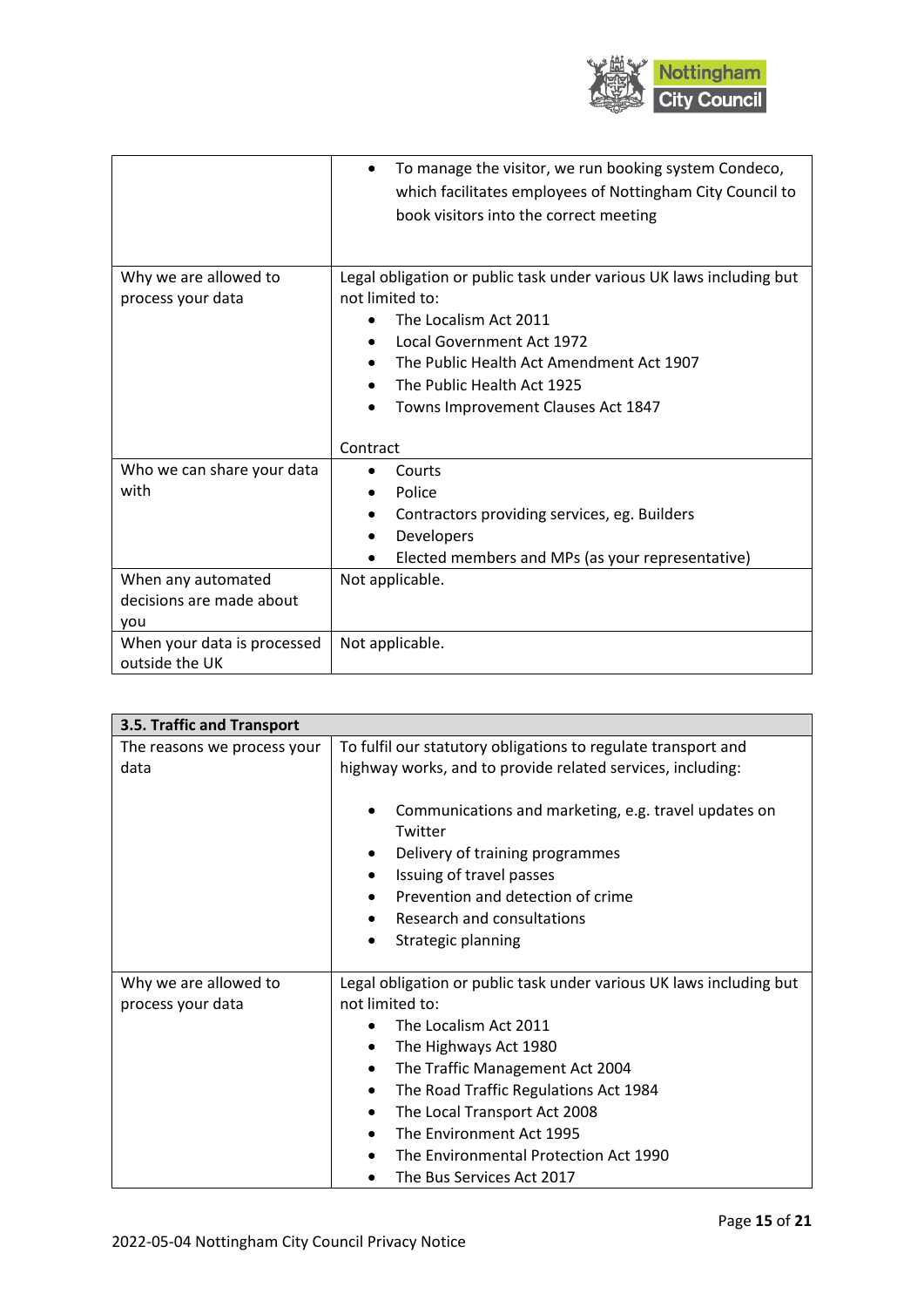

|                                                       | The Wildlife and Countryside Act 1981<br>$\bullet$<br>The Countryside and Rights of Way Act 2000<br>٠<br>The Local Accountability & Audit Act 2014<br>Contract - travel passes<br>Consent - surveys and consultations |
|-------------------------------------------------------|-----------------------------------------------------------------------------------------------------------------------------------------------------------------------------------------------------------------------|
| Who we can share your data<br>with                    | Contractors providing services on our behalf<br>Courts<br><b>Education providers</b><br>Fire and Rescue services<br>Government departments including The Cabinet Office<br>Police                                     |
| When any automated<br>decisions are made about<br>you | Not applicable.                                                                                                                                                                                                       |
| When your data is processed<br>outside the UK         | Not applicable.                                                                                                                                                                                                       |

# 4. Strategy and Resources

The Strategy and Resources department is responsible for providing the Council's internal support services including Human Resources, Finance, Legal Services and IT Services.

| 4.1. Finance                |                                                                                                                                                                                                                                                                                                                                                                                                                                                                                                                                                                                                                                                                                                                                        |
|-----------------------------|----------------------------------------------------------------------------------------------------------------------------------------------------------------------------------------------------------------------------------------------------------------------------------------------------------------------------------------------------------------------------------------------------------------------------------------------------------------------------------------------------------------------------------------------------------------------------------------------------------------------------------------------------------------------------------------------------------------------------------------|
| The reasons we process your | To carry out all financial matters:                                                                                                                                                                                                                                                                                                                                                                                                                                                                                                                                                                                                                                                                                                    |
| data                        | For the proper administration of our financial affairs<br>To evaluate and improve the effectiveness of our risk<br>management, control and governance processes.<br>To process financial transactions<br>To respond to enquiries<br>To investigate financial queries<br>For the purposes of processing Housing Benefit and<br>$\bullet$<br>Council Tax support applications and the collection of<br><b>Council Tax</b><br>To recover debt<br>To issue SMS texts for unpaid debt<br>$\bullet$<br><b>Financial reconciliation</b><br><b>Financial reporting</b><br>$\bullet$<br>To generate invoices<br>٠<br>To administer loans<br>To process applications to the Right to Buy scheme<br>٠<br>To prevent and detect crime<br>$\bullet$ |
|                             | To provide benefit and debt advice                                                                                                                                                                                                                                                                                                                                                                                                                                                                                                                                                                                                                                                                                                     |
| Why we are allowed to       | Financial contractual and other contractual obligations, legal                                                                                                                                                                                                                                                                                                                                                                                                                                                                                                                                                                                                                                                                         |
| process your data           | obligations under various authorities and for Public Interest:                                                                                                                                                                                                                                                                                                                                                                                                                                                                                                                                                                                                                                                                         |
|                             | Payment Card Industry                                                                                                                                                                                                                                                                                                                                                                                                                                                                                                                                                                                                                                                                                                                  |
|                             | <b>FSA</b>                                                                                                                                                                                                                                                                                                                                                                                                                                                                                                                                                                                                                                                                                                                             |
|                             | Licensing Act 2003                                                                                                                                                                                                                                                                                                                                                                                                                                                                                                                                                                                                                                                                                                                     |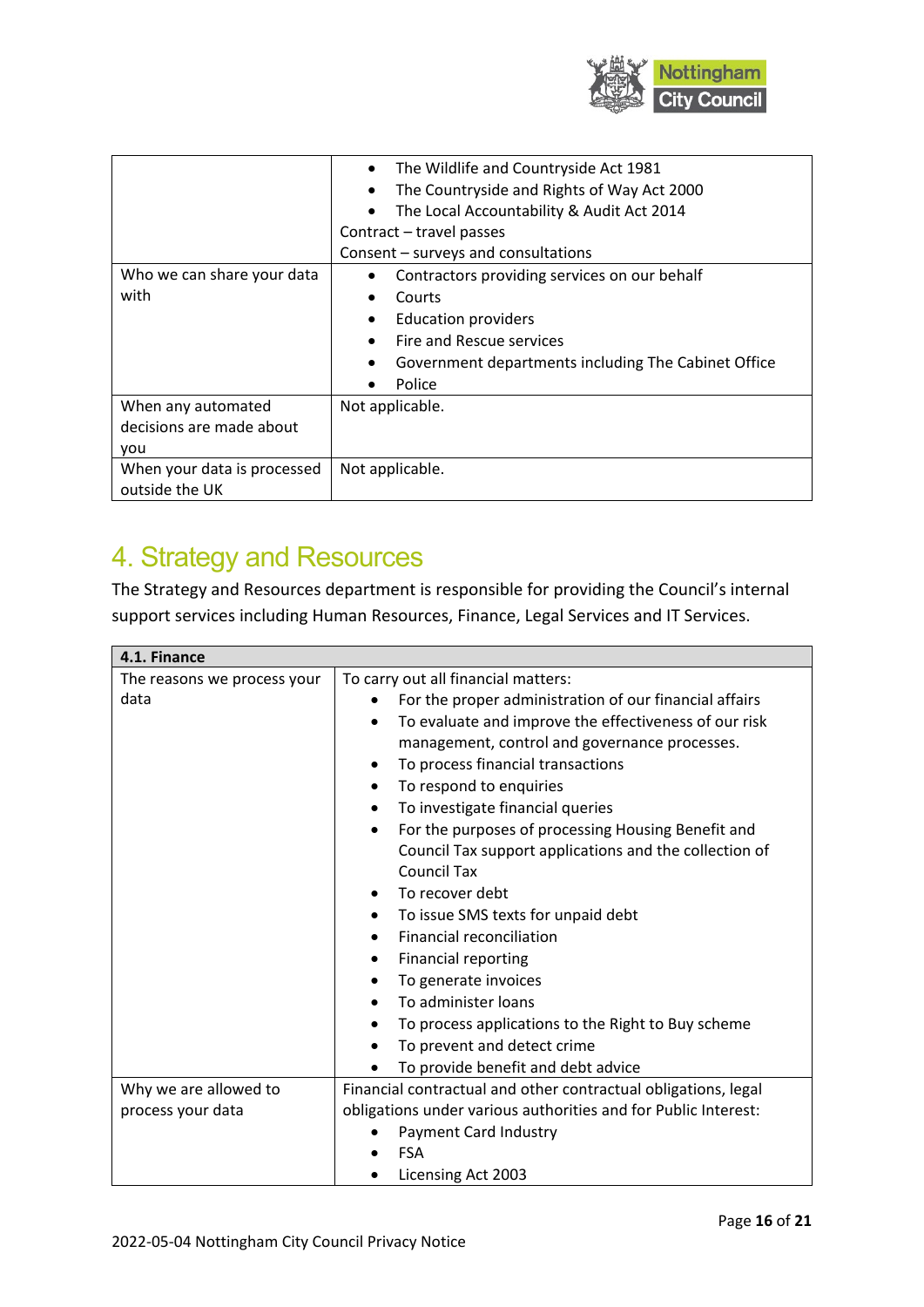

|                                    | <b>HMRC</b><br>$\bullet$<br>The Local Government Act 1972<br>The Local Government Finance Act 1988<br>The Local Government Finance Act 1992<br>$\bullet$<br>The Localism Act 2011<br>$\bullet$<br>Local Accountability & Audit Act 2014<br>$\bullet$<br>Accounts and Audit Regulations 2015<br>٠<br><b>Social Security Acts</b><br>$\bullet$<br>The Council Tax Reduction Schemes Regulations 2012<br>$\bullet$                                                                                                                                                                                                                                                                                                                                                         |
|------------------------------------|-------------------------------------------------------------------------------------------------------------------------------------------------------------------------------------------------------------------------------------------------------------------------------------------------------------------------------------------------------------------------------------------------------------------------------------------------------------------------------------------------------------------------------------------------------------------------------------------------------------------------------------------------------------------------------------------------------------------------------------------------------------------------|
|                                    | The Housing Act 1985<br>$\bullet$                                                                                                                                                                                                                                                                                                                                                                                                                                                                                                                                                                                                                                                                                                                                       |
| Who we can share your data<br>with | <b>EMSS</b><br>$\bullet$<br>NCC internal departments<br>Debt recovery agencies<br>$\bullet$<br><b>Enforcement Agents</b><br>$\bullet$<br><b>Registry Trust Ltd</b><br>$\bullet$<br>Credit Reference Agencies (Council Tax debt subject to<br>$\bullet$<br>Liability Orders)<br><b>Judicial Agencies</b><br>$\bullet$<br>Central Government departments including The Cabinet<br>$\bullet$<br>Office<br><b>Other Local Authorities</b><br>٠<br><b>Health Agencies</b><br>$\bullet$<br>Nottingham Revenues & Benefits Limited<br>$\bullet$<br><b>Nottingham City Homes</b><br>$\bullet$<br>Other third parties contracted to maintain systems and or<br>$\bullet$<br>to process data on our behalf for the purpose of<br>providing, supporting or developing the service. |
| When any automated                 | N/A                                                                                                                                                                                                                                                                                                                                                                                                                                                                                                                                                                                                                                                                                                                                                                     |
| decisions are made about           |                                                                                                                                                                                                                                                                                                                                                                                                                                                                                                                                                                                                                                                                                                                                                                         |
| you                                |                                                                                                                                                                                                                                                                                                                                                                                                                                                                                                                                                                                                                                                                                                                                                                         |
| When your data is processed        | N/A                                                                                                                                                                                                                                                                                                                                                                                                                                                                                                                                                                                                                                                                                                                                                                     |
| outside the UK                     |                                                                                                                                                                                                                                                                                                                                                                                                                                                                                                                                                                                                                                                                                                                                                                         |

| 4.2. HR and Customer                |                                                                                                    |
|-------------------------------------|----------------------------------------------------------------------------------------------------|
| The reasons we process your<br>data | For the purpose of employee administration and organisational<br>efficiency and effectiveness:     |
|                                     | Payment of basic salaries, enhancements, overtime and<br>$\bullet$<br>reimbursement of expenditure |
|                                     | To administer the Local Government Pensions Scheme,<br>$\bullet$<br>Teachers' and NHS Pensions     |
|                                     | Statutory and organisational reporting<br>$\bullet$                                                |
|                                     | Employment relations, including contractual terms of<br>$\bullet$<br>employment                    |
|                                     | Monitoring and training purposes<br>$\bullet$                                                      |
|                                     | Recruitment and exiting the organisation<br>٠                                                      |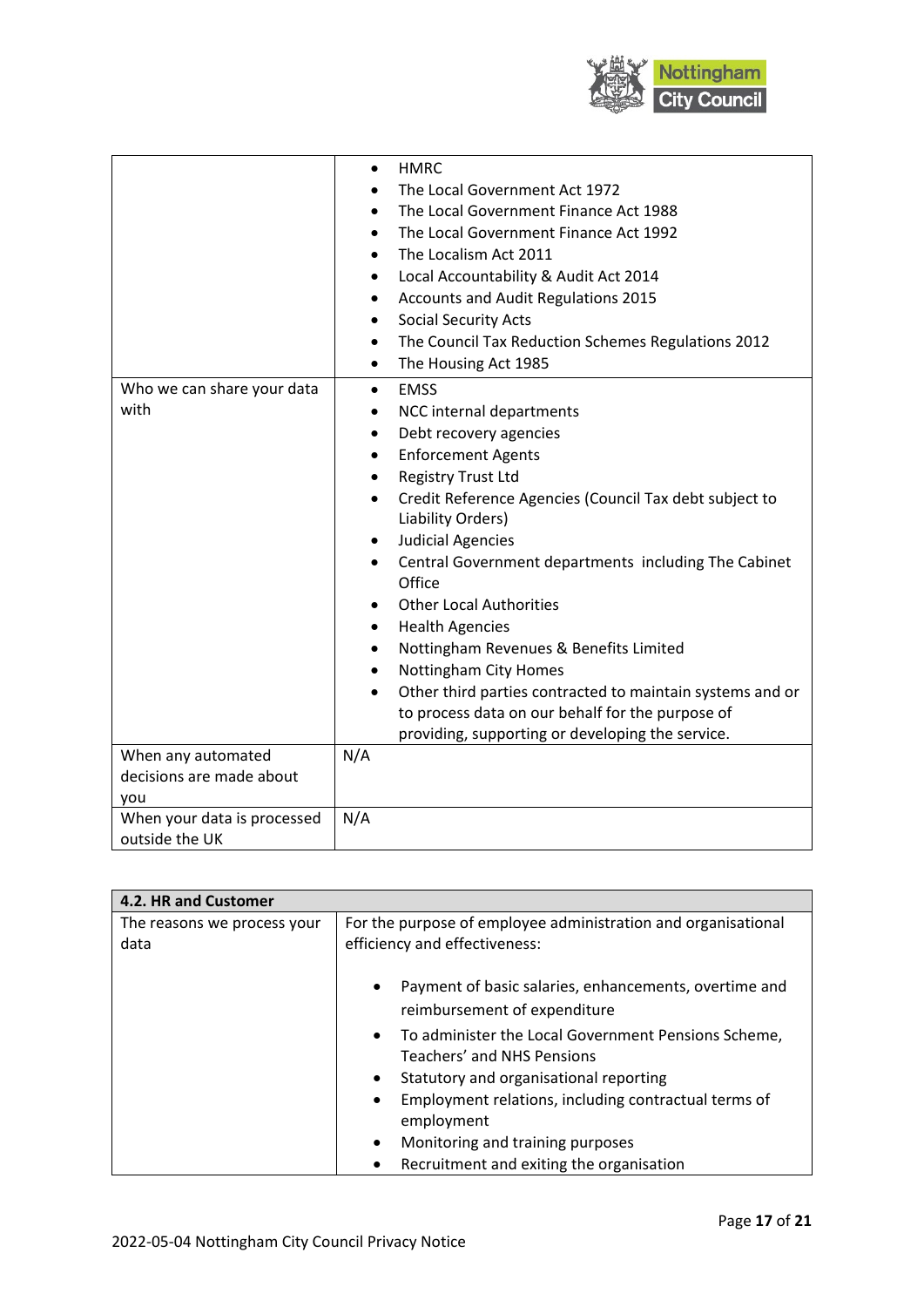

٦

|                                            | For the purpose of fulfilling legal and democratic obligations:                                                                                                                                                                                                                                                                                                                                                                                                                                                                                                                                                                                                                                                                                        |
|--------------------------------------------|--------------------------------------------------------------------------------------------------------------------------------------------------------------------------------------------------------------------------------------------------------------------------------------------------------------------------------------------------------------------------------------------------------------------------------------------------------------------------------------------------------------------------------------------------------------------------------------------------------------------------------------------------------------------------------------------------------------------------------------------------------|
|                                            | Registration of births, deaths and marriages<br>٠<br>Provision of a Coroner's service for Nottingham and<br>Nottinghamshire.<br>Supporting councillors in responding to requests and<br>queries from members of the public<br>Recording and responding to public comments,<br>complaints and compliments                                                                                                                                                                                                                                                                                                                                                                                                                                               |
| Why we are allowed to<br>process your data | To fulfil contractual obligations, legal obligations and public<br>interest.                                                                                                                                                                                                                                                                                                                                                                                                                                                                                                                                                                                                                                                                           |
|                                            | The Pensions Regulator<br>٠<br>The Pensions Act 2008<br>$\bullet$<br>The Employment Act 2002<br>$\bullet$<br>The Equality Act 2010<br>٠<br>The Registration Act 1983<br>The Local Accountability & Audit Act 2014<br>$\bullet$<br>The Coroners and Justice Act 2009<br>The Treasure Act 1996                                                                                                                                                                                                                                                                                                                                                                                                                                                           |
|                                            | Consent<br>Contract                                                                                                                                                                                                                                                                                                                                                                                                                                                                                                                                                                                                                                                                                                                                    |
| Who we can share your data<br>with         | NCC shares data with:<br>Courts and tribunals<br>٠<br>Council tax billing authorities<br><b>HM Coroners Service</b><br><b>Electoral Registration Officers</b><br><b>EMSS</b><br>Organisational governance boards, eg. Equality Board<br><b>Disclosure and Barring Service</b><br><b>Funeral directors</b><br><b>General Register Office</b><br>Government departments and bodies, eg. HMRC, DWP,<br>$\bullet$<br>DVLA, Passport Office, Department for Education, Home<br>Office and the Cabinet Office<br>Law Society<br>Local authorities<br>Local Safeguarding Children Board<br><b>NHS</b><br>Medical registration bodies, eg. General Medical Council,<br><b>General Pharmaceutical Council</b><br><b>Office of National Statistics</b><br>Police |
|                                            | Public pension payers                                                                                                                                                                                                                                                                                                                                                                                                                                                                                                                                                                                                                                                                                                                                  |

 $\mathbf{r}$ 

T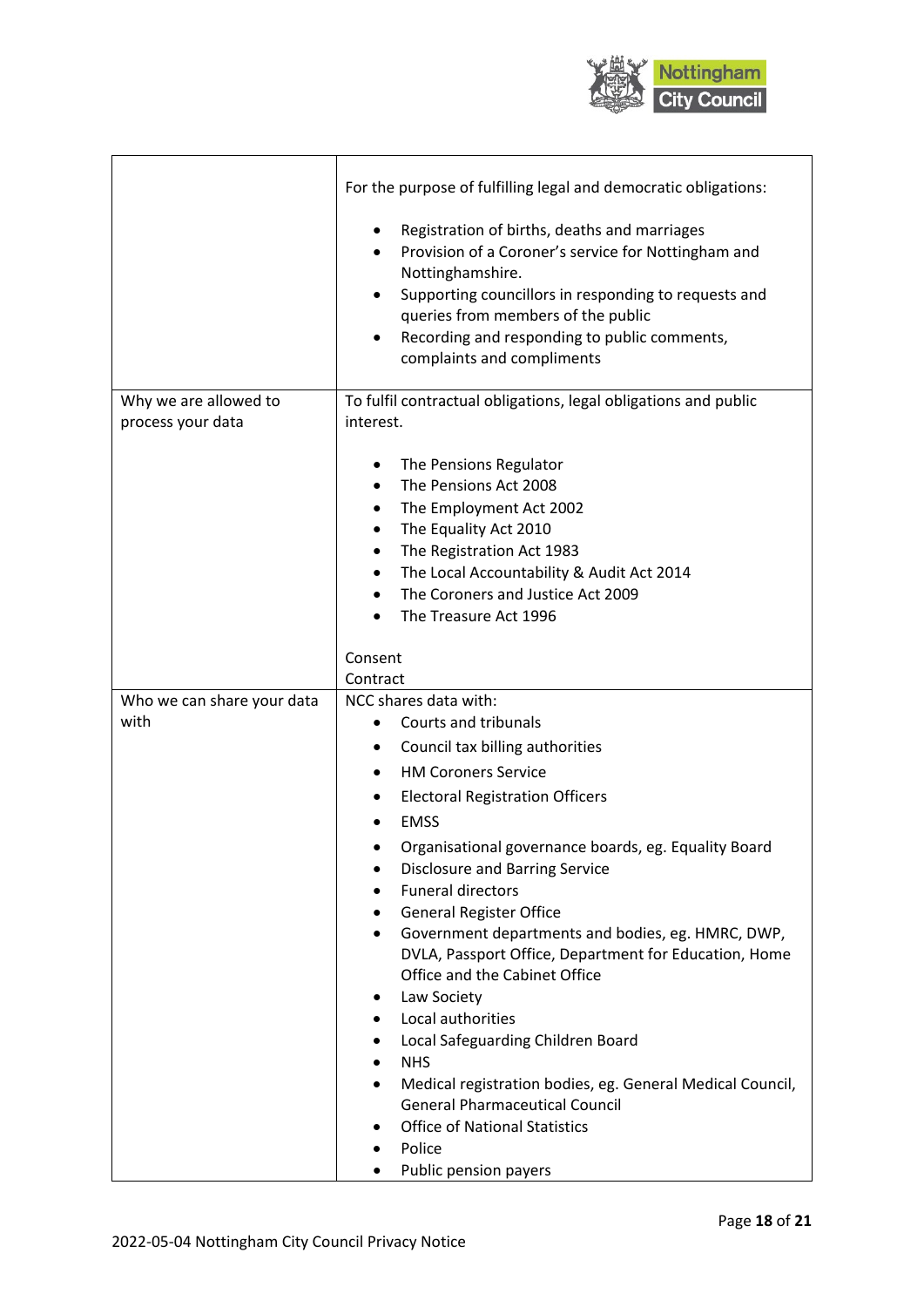

|                                                    | <b>Employee Benefits Provider</b>                                                                                                                                                                                           |
|----------------------------------------------------|-----------------------------------------------------------------------------------------------------------------------------------------------------------------------------------------------------------------------------|
| When any automated<br>decisions are made about you | Payroll information is automatically collated from Oracle<br>٠<br>when employees apply for MoreTime benefits scheme;                                                                                                        |
|                                                    | an assessment of eligibility is made from this data<br>'Tell Us Once' service permits registrar to automatically<br>$\bullet$<br>inform other council services and external government<br>agencies of an individual's death |
| When your data is processed<br>outside the UK      | N/A                                                                                                                                                                                                                         |

| 4.3. Legal and Governance   |                                                           |
|-----------------------------|-----------------------------------------------------------|
| The reasons we process your | For purposes of:                                          |
| data                        | Service delivery                                          |
|                             | Prevention and detection of crime                         |
|                             | Legal proceedings, eg. Family law cases where social care |
|                             | is involved                                               |
|                             | Investigations                                            |
|                             | To process requests and enquiries                         |
|                             | To maintain the electoral register                        |
|                             | To run elections                                          |
|                             | To carry out land charge searches on behalf of property   |
|                             | purchasers                                                |
|                             | Emergency preparation and response                        |
|                             | Facilitating school admissions appeals                    |
|                             | Fulfilling statutory duties of councillors                |
| Why we are allowed to       | For Legal Obligations, Public Interest, Consent:          |
| process your data           | The Representation of the Peoples Act 1983<br>$\bullet$   |
|                             | The Local Government Act 1894, 1972, 2000                 |
|                             | The Immigration Act 2016<br>$\bullet$                     |
|                             | The Localism Act 2011<br>$\bullet$                        |
|                             | Freedom of Information Act 2000<br>$\bullet$              |
|                             | Data Protection 2018<br>$\bullet$                         |
|                             | <b>General Data Protection Regulation</b><br>$\bullet$    |
|                             | Health and Safety Act<br>$\bullet$                        |
|                             | The following areas of law/common law:<br>$\bullet$       |
|                             | <b>Adult Social Care</b>                                  |
|                             | Children                                                  |
|                             | Commercial                                                |
|                             | Contracts                                                 |
|                             | Conveyancing                                              |
|                             | Education                                                 |
|                             | Employment                                                |
|                             | Environmental                                             |
|                             | Highways                                                  |
|                             | Housing                                                   |
|                             | Litigation                                                |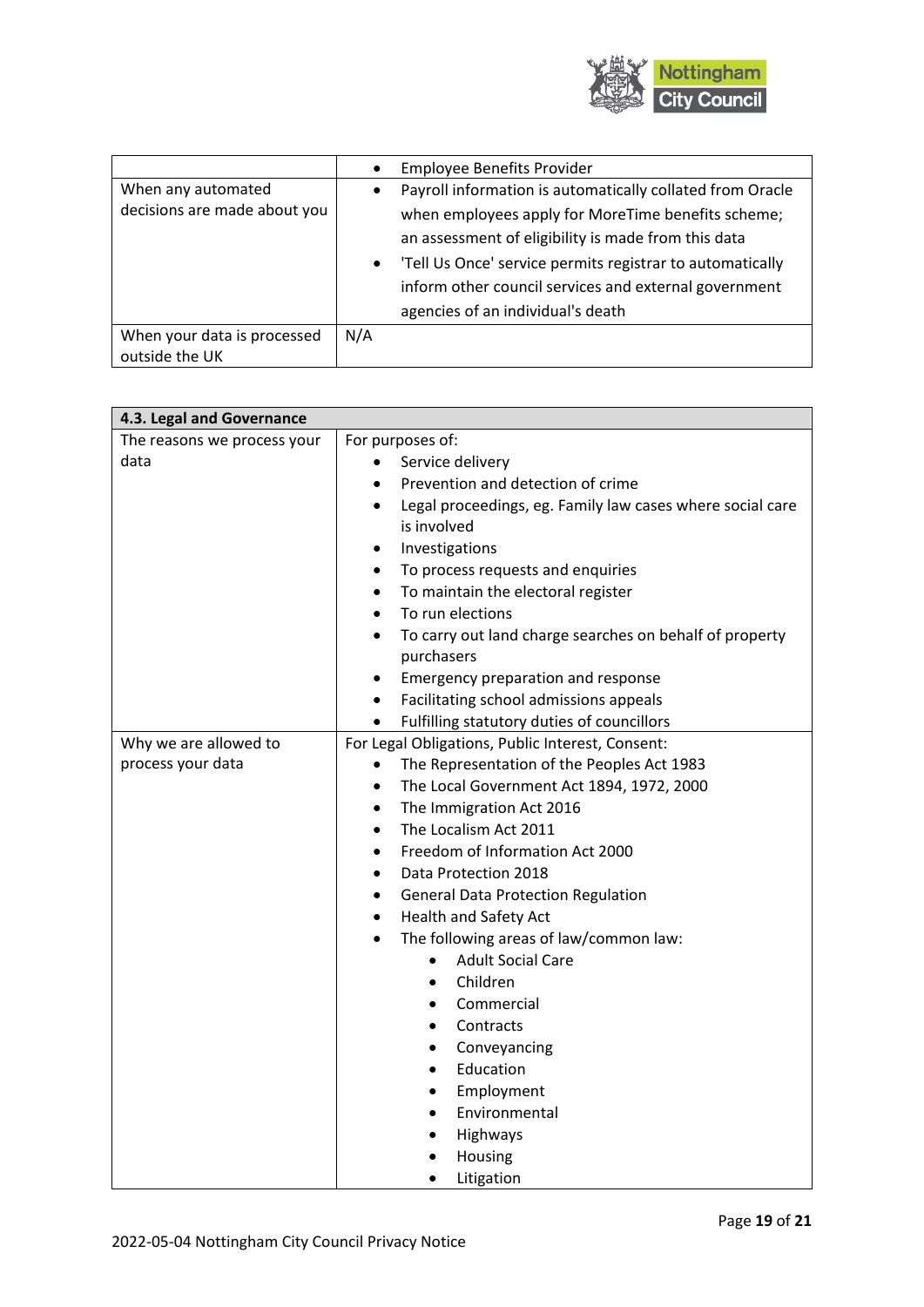

|                                               | Planning                                                                                                                                                                                                                                                                                                                                                                                                                                    |
|-----------------------------------------------|---------------------------------------------------------------------------------------------------------------------------------------------------------------------------------------------------------------------------------------------------------------------------------------------------------------------------------------------------------------------------------------------------------------------------------------------|
|                                               | Property                                                                                                                                                                                                                                                                                                                                                                                                                                    |
| Who we can share your data<br>with            | Police and other crime enforcement agencies.<br>$\bullet$<br>Judicial Agencies<br>Legal representatives<br>Local Resilience Forum<br><b>Other Local Authorities</b><br>Other public authorities, e.g. Health organisations,<br>Government departments.<br>Regulating bodies, e.g. Information Commissioner's<br>office.<br><b>Emergency services</b><br>Voluntary organisations<br><b>Expert witnesses</b><br><b>Financial institutions</b> |
| When any automated                            | N/A                                                                                                                                                                                                                                                                                                                                                                                                                                         |
| decisions are made about you                  |                                                                                                                                                                                                                                                                                                                                                                                                                                             |
| When your data is processed<br>outside the UK | N/A                                                                                                                                                                                                                                                                                                                                                                                                                                         |

| 4.4 Strategy and Policy      |                                                                  |
|------------------------------|------------------------------------------------------------------|
| The reasons we process your  | Service delivery<br>$\bullet$                                    |
| data                         | <b>Reporting and Analysis</b>                                    |
|                              | Investigations                                                   |
|                              | Monitoring                                                       |
|                              | Statutory returns<br>$\bullet$                                   |
| Why we are allowed to        | To fulfil contractual obligations, legal obligations, and public |
| process your data            | interest:                                                        |
|                              | The Localism Act 2011                                            |
|                              |                                                                  |
|                              | Consent – public surveys and consultations                       |
| Who we can share your data   | <b>Other Local Authorities</b><br>$\bullet$                      |
| with                         | <b>NCH</b><br>$\bullet$                                          |
|                              | Government departments<br>$\bullet$                              |
|                              | <b>NHS</b><br>$\bullet$                                          |
| When any automated           | N/A                                                              |
| decisions are made about you |                                                                  |
| When your data is processed  | N/A                                                              |
| outside the UK               |                                                                  |

| 4.5. Communications and Marketing |                                |
|-----------------------------------|--------------------------------|
| The reasons we process your       | For the purposes of:           |
| data                              | To provide information         |
|                                   | To promote events              |
|                                   | To engage with all communities |